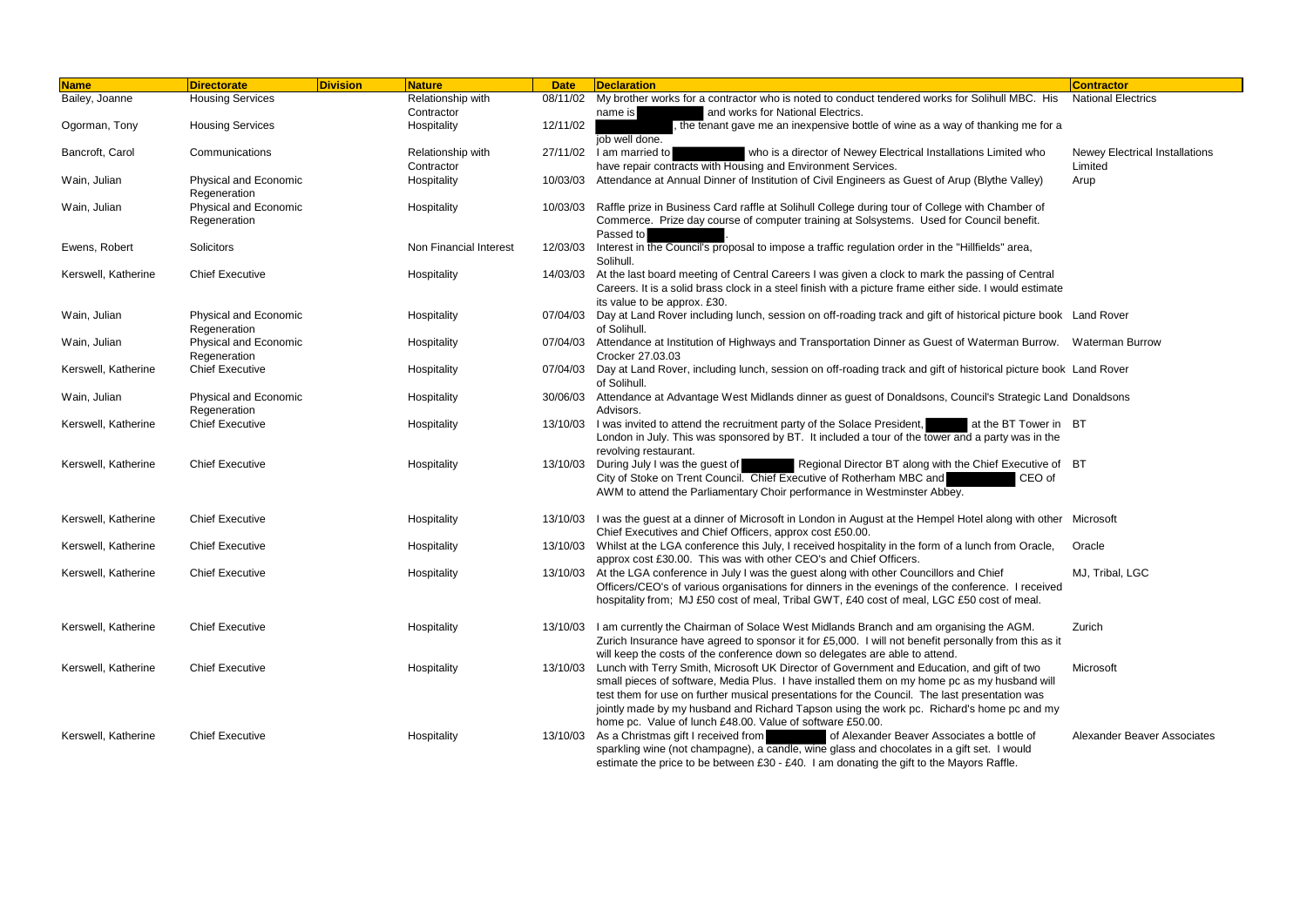| <b>Name</b>         | <b>Directorate</b>                                 | <b>Division</b> | <b>Nature</b> | <b>Date</b> | <b>Declaration</b>                                                                                                                                                                                                                                                                                                                                                                                                                                                                                                                                 | <b>Contractor</b>                  |
|---------------------|----------------------------------------------------|-----------------|---------------|-------------|----------------------------------------------------------------------------------------------------------------------------------------------------------------------------------------------------------------------------------------------------------------------------------------------------------------------------------------------------------------------------------------------------------------------------------------------------------------------------------------------------------------------------------------------------|------------------------------------|
| Kerswell, Katherine | <b>Chief Executive</b>                             |                 | Hospitality   | 13/10/03    | As part of my duties as Vice President of Solace West Midlands, I have had to organise a<br>sponsorship for the branch annual event in March 2003. I have agreed with Enterprise a sum of<br>£2500 for them to sponsor the event and have a speaker,<br>, to talk/present to<br>of Donaldsons who will sponsor the event for £1500.<br>delegates and the same with<br>will speak at it. I do not gain in any personal or financial way from this. The sponsorship<br>helps reduce the cost of the event that membership authorities pay to attend. | Enterprise                         |
| Kerswell, Katherine | <b>Chief Executive</b>                             |                 | Hospitality   | 13/10/03    | Attended a week's conference/study tour in USA at Stamford and Berkley Universities. Paid for by BT<br>BT, apart from the flight and hotel accommodation, which I paid for myself.                                                                                                                                                                                                                                                                                                                                                                 |                                    |
| Kerswell, Katherine | <b>Chief Executive</b>                             |                 | Hospitality   |             | 24/11/03 On Friday 21 November, I attended the Bob Dylan concert at the NEC Birmingham.<br>sent me a VIP car parking ticket and tickets to gain access to a private bar area. The<br>car parking space had a value of £6.00, which is the normal cost of parking at the NEC and the<br>bar area was simply a private bar where you paid for your own drinks.                                                                                                                                                                                       |                                    |
| Watson, Paul        | Physical and Economic<br>Regeneration              |                 | Other         | 03/12/03    | Director designate of Planning Officers, Society Enterprises Ltd (a company limited by guarantee Society Enterprises Ltd<br>and not having share capital).                                                                                                                                                                                                                                                                                                                                                                                         |                                    |
| Rollason, Pippa     | <b>Management Support</b>                          |                 | Hospitality   | 19/12/03    | Box of chocolates as a 'thank you' from the Renewal Conference Centre for our custom over the Renewal Conference Centre<br>past year. These were shared with colleagues in the office.                                                                                                                                                                                                                                                                                                                                                             |                                    |
| Kerswell, Katherine | <b>Chief Executive</b>                             |                 | Hospitality   | 05/01/04    | I received from<br>of Alexander Beaver Associates a Christmas present of an Italian<br>food hamper from Marks and Spencers. As the food hamper is perishable I can not donate it as I<br>did last year to the Mayors Ball, which is being held later this year. Approximate value £25 to £30.                                                                                                                                                                                                                                                      | <b>Alexander Beaver Associates</b> |
| Kerswell, Katherine | <b>Chief Executive</b>                             |                 | Hospitality   | 06/01/04    | M&S Italian food hamper from<br>of Alexander Beaver Assoc. Approx. value £25-£30.                                                                                                                                                                                                                                                                                                                                                                                                                                                                  | <b>Alexander Beaver Associates</b> |
| Watson, Paul        | Physical and Economic<br>Regeneration              |                 | Hospitality   | 09/02/04    | Bottle of wine received approximately £8.00 given by<br>of Solihull Residents<br>Association, donated to SMBC's Mayor's Appeal.                                                                                                                                                                                                                                                                                                                                                                                                                    | Solihull Residents Association     |
| Court, John         | <b>Customer Services</b>                           |                 | Hospitality   | 30/03/04    | The Account Manager for Computerland<br>was handing over the Account to a<br>will be having no future business relationship with SMBC.<br>colleague.<br>made a personal gift of a bottle of wine to each of the following staff: John Court, Hilary Stanton,<br>Jason Pease, Ken Wilkes. This declaration was made after a discussion with Malcolm Cordle.                                                                                                                                                                                         | Computerland                       |
| Kerswell, Katherine | <b>Chief Executive</b>                             |                 | Hospitality   | 17/06/04    | Attendance as a guest on BT Government at Royal Ascot on 17 June 2004. Cost of car parking BT<br>£18.00. Cost of grandstand ticket £54.00. Cost of meal approx £60. Total £132.                                                                                                                                                                                                                                                                                                                                                                    |                                    |
| Kerswell, Katherine | <b>Chief Executive</b>                             |                 | Hospitality   | 25/06/04    | Hospitality at Wimbledon on 23 June 2004 as a guest of Donaldsons Plc. Day's tennis pass and Donaldsons<br>lunch and afternoon tea. Approx cost £200.                                                                                                                                                                                                                                                                                                                                                                                              |                                    |
| Wain, Julian        | Physical and Economic<br>Regeneration              |                 | Hospitality   | 07/07/04    | at the METRO bar and grill, Solihull on 07.07.04.<br>Lunch with                                                                                                                                                                                                                                                                                                                                                                                                                                                                                    | <b>CB Richard Ellis</b>            |
| Wain, Julian        | Physical and Economic<br>Regeneration              |                 | Hospitality   | 07/07/04    | Lunch with<br>at Fat Cats.                                                                                                                                                                                                                                                                                                                                                                                                                                                                                                                         |                                    |
| Wain, Julian        | Physical and Economic<br>Regeneration              |                 | Hospitality   | 15/07/04    | Lunch at Yellow River with<br>Donaldsons. Also present David Hingley and Carole<br>Hodson.                                                                                                                                                                                                                                                                                                                                                                                                                                                         | Donaldsons                         |
| Bishop, Bridget     | Solicitors                                         |                 | Hospitality   | 23/07/04    | I received a bottle of Montana Wine and Box Thorntons (European inspired collection chocolates)<br>reason as a thank you re NIP, 23 July 2004.<br>from                                                                                                                                                                                                                                                                                                                                                                                             |                                    |
| Kerswell, Katherine | <b>Chief Executive</b>                             |                 | Hospitality   | 09/09/04    | I have received a gift of two Sheaffer pens and a leather carrying case for speaking at an<br>Association of Public Service Excellence Conference on Thursday 9th September. Value £20-<br>£25.                                                                                                                                                                                                                                                                                                                                                    |                                    |
| Crompton, Kevin     | <b>Education and Children's</b><br><b>Services</b> |                 | Hospitality   | 14/09/04    | Mr wife and I have been invited to th IMG group New Year Ball at the London Hilton on January<br>8th. Bob Emiston, owner of IMG, is the sponsor of our Academy. The value will be dinner plus<br>accommodation at the Hilton circa £300.                                                                                                                                                                                                                                                                                                           |                                    |
| Barnes, Sarah       | Physical and Economic<br>Regeneration              |                 | Hospitality   | 20/09/04    | Dinner with InPartnership consortium in respect of regeneration of North Solihull which included:<br>Sarah Barnes, Naheed Aslam, Joanne Watson, Ann Hurst, Richard Court                                                                                                                                                                                                                                                                                                                                                                           |                                    |
| Kerswell, Katherine | <b>Chief Executive</b>                             |                 | Hospitality   | 07/10/04    | Speaker at a Caret breakfast meeting. Caret paid for stay in Hotel du Vin night before and<br>evening meal. Room cost £125, car parking £12, meal £30. Book token for £20 also received<br>from Caret which was donated to Mayor's raffle.                                                                                                                                                                                                                                                                                                         | Caret                              |
| Kerswell, Katherine | <b>Chief Executive</b>                             |                 | Hospitality   | 15/10/04    | Evening meal with a large number of conference delegates hosted and paid for by BT at<br>SOLACE conference. Approx cost £50.                                                                                                                                                                                                                                                                                                                                                                                                                       | BT                                 |

| Contractor |
|------------|
|------------|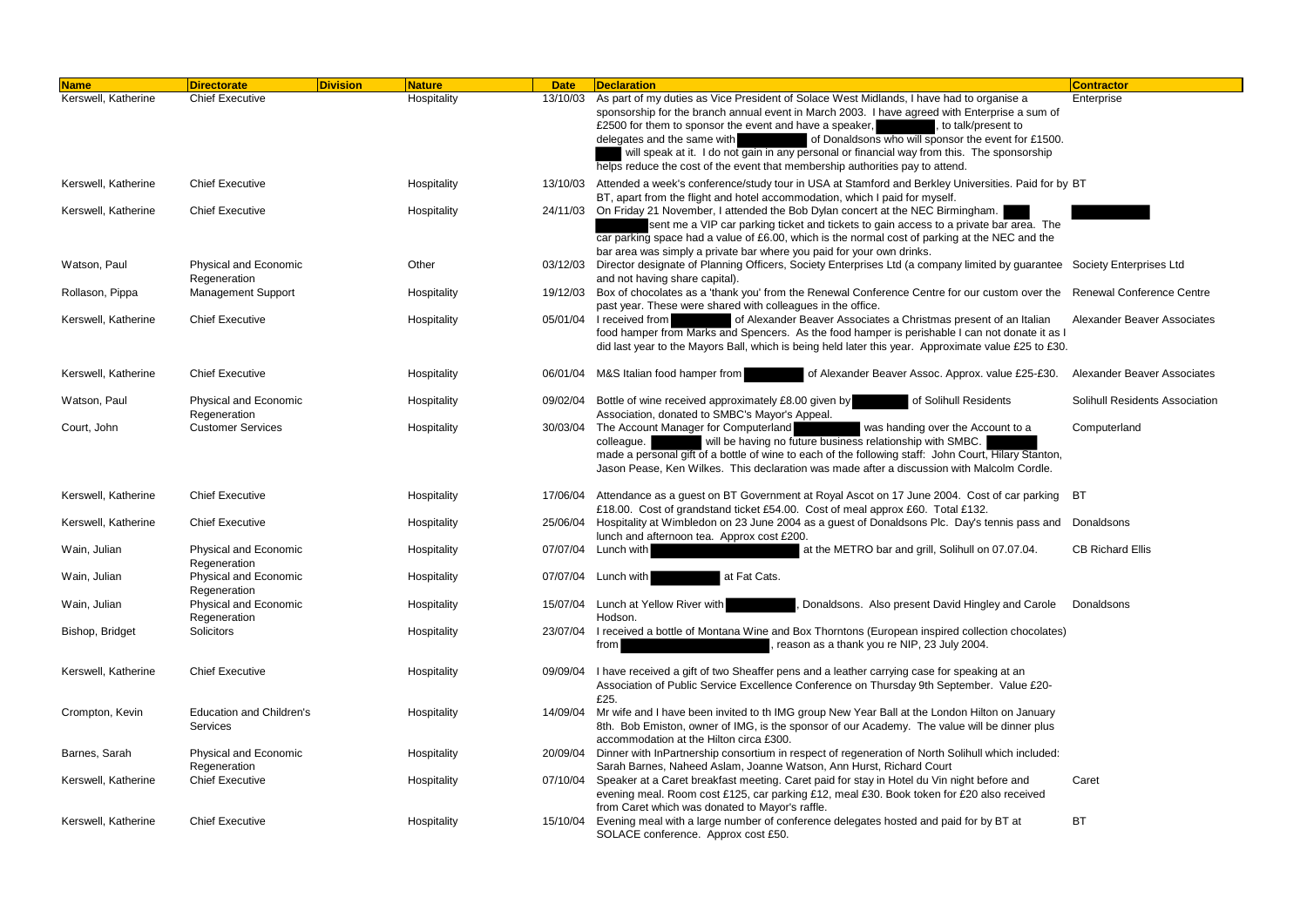| <b>Name</b>         | <b>Directorate</b>                    | <b>Division</b> | <b>Nature</b>                   | <b>Date</b> | Declaration                                                                                                                                                                                                                                                                                                                                                                       | <b>Contractor</b>                                          |
|---------------------|---------------------------------------|-----------------|---------------------------------|-------------|-----------------------------------------------------------------------------------------------------------------------------------------------------------------------------------------------------------------------------------------------------------------------------------------------------------------------------------------------------------------------------------|------------------------------------------------------------|
| Kerswell, Katherine | <b>Chief Executive</b>                |                 | Hospitality                     | 15/10/04    | Visit to Glyndebourne Opera to see the Magic Flute, packed lunch, coach trip and drinks at the                                                                                                                                                                                                                                                                                    | <b>Ordnance Survey</b>                                     |
|                     |                                       |                 |                                 |             | Opera House. Approx cost £150. Guest of Ordnance Survey to host them as a new Gold<br>Partner for SOLACE.                                                                                                                                                                                                                                                                         |                                                            |
| Kerswell, Katherine | <b>Chief Executive</b>                |                 | Hospitality                     | 25/11/04    | I have received three tickets for myself and<br>to attend the Liverpool v Arsenal<br>Football match at Anfield for Sunday 28 November from BT. The event will also include lunch<br>and a tour around the stadium. Approx cost £150?                                                                                                                                              | BT                                                         |
| Watson, Paul        | Physical and Economic<br>Regeneration |                 | Interest in a contract          | 02/12/04    | Director designate of Planning Officers Society Enterprises Ltd (a company limited by guarantee<br>and not having share capital).                                                                                                                                                                                                                                                 | <b>Planning Officers Society</b><br><b>Enterprises Ltd</b> |
| Bancroft, Carol     | Communications                        |                 | Hospitality                     | 20/12/04    | Gift of 2 bottles of wine from Colourcraft Printing Ltd.                                                                                                                                                                                                                                                                                                                          | <b>Colourcraft Printing Ltd</b>                            |
| Collison, Julie     | Communications                        |                 | Hospitality                     | 20/12/04    | Christmas pudding from Brahm (Markert Research Company).                                                                                                                                                                                                                                                                                                                          | Brahm.                                                     |
| Georgeson, David    | Communications                        |                 | Hospitality                     | 20/12/04    | 4 bottles of French wine from Colourcraft Printers Ltd. Wine given away to other staff.                                                                                                                                                                                                                                                                                           | <b>Colourcraft Printing Ltd</b>                            |
| Painter, Tania      | Communications                        |                 | Hospitality                     | 20/12/04    | Two bottles of wine from Colourcraft.                                                                                                                                                                                                                                                                                                                                             | <b>Colourcraft Printing Ltd</b>                            |
| Rollason, Pippa     | <b>Management Support</b>             |                 | Hospitality                     | 20/12/04    | Box of chocolates and bunch of flowers received from the RCC as a 'thank you' for booking<br>several events with them this year. These were shared amongst colleagues in the office.                                                                                                                                                                                              | <b>RCC</b>                                                 |
| Tapson, Richard     | <b>Management Support</b>             |                 | Hospitality                     | 20/12/04    | Christmas present from the RCC - chocolates, mince pies, etc. Consumed by staff in the<br>Secretariat.                                                                                                                                                                                                                                                                            | <b>RCC</b>                                                 |
| Tapson, Richard     | <b>Management Support</b>             |                 | Hospitality                     | 20/12/04    | Tin of Roses chocolates from<br>to everyone in the Secretariat.                                                                                                                                                                                                                                                                                                                   | Alexander Beaver Associates                                |
| Wain, Julian        | Physical and Economic<br>Regeneration |                 | Hospitality                     | 05/01/05    | Christmas drinks and canapés - Lovells 13.12.04. Christmas drinks and buffet lunch -<br>Birmingham International Airport on 16.12.04.                                                                                                                                                                                                                                             | Lovells                                                    |
| Wain, Julian        | Physical and Economic<br>Regeneration |                 | Hospitality                     | 04/02/05    | Dinner and drinks - Price Waterhouse Coopers at Summit 2005 Manchester 31.01.05.                                                                                                                                                                                                                                                                                                  | <b>Price Waterhouse Coopers</b>                            |
| Ewens, Robert       | Solicitors                            |                 | <b>Financial interest</b>       | 20/04/05    | Objection to Council's proposal to impose a traffic regulation order in and around Charterhouse<br>Drive, as he parks along there.                                                                                                                                                                                                                                                |                                                            |
| Kerswell, Katherine | <b>Chief Executive</b>                |                 | Hospitality                     | 16/05/05    | Accommodation, dinner and breakfast at Somerset county Council's Adult Education Centre for<br>KK and husband for 13/14 May in return for KK's presentation of a Leadership speech to their<br>Managers' Forum - £500 approx.                                                                                                                                                     |                                                            |
| Ohdedar, Donna      | Solicitors                            |                 | Hospitality                     | 24/05/05    | Invitation to the Planning Officers Society Ball on 19.05.05.                                                                                                                                                                                                                                                                                                                     |                                                            |
| O'Donnell, David    | <b>Community Services</b>             |                 | Relationship with<br>contractor | 09/06/05    | Friendship outside of work with former Head of Environmental Maintenance and now in post as<br>Business Manager of Enterprise PLC,                                                                                                                                                                                                                                                | Enterprise                                                 |
| Brant, Bruce        | <b>Community Services</b>             |                 | Interest in a contract          | 09/06/05    | who is the Business Manager for Jarvis PLC who are the<br>I have a relation<br>incumbent Highways Contractor and submitted interest in the new Strategic Highways Contract.                                                                                                                                                                                                       | Jarvis PLC                                                 |
| O'Donnell, David    | <b>Community Services</b>             |                 | Interest in a contract          | 09/06/05    | Friendship outside of work with former Head of Environmental Maintenance and now in post as<br>Business Manager of Enterprise plc,                                                                                                                                                                                                                                                | Enterprise                                                 |
| Kerswell, Katherine | <b>Chief Executive</b>                |                 | Hospitality                     |             | 15/06/05 The Belfry Hotel came in on 13.06.05 and gave to Sue Bates and I a bottle of red wine and box of Belfry Hotel<br>sweets/biscuits to thank us for the various bookings we have made with them over the past few<br>years. The bottle of red wine has been given to the Mayors raffle and the biscuits are being<br>shared with staff in the office. Approx. value £25.00. |                                                            |
| Kerswell, Katherine | <b>Chief Executive</b>                |                 | Hospitality                     | 18/07/05    | I recently spoke at a SOLACE conference for people who want to become a chief executive. I<br>was sent in addition to the Council receiving my travel expenses, £70 in book tokens. I will be<br>purchasing some books for CMT members and will then pass on any remaining to the Mayors<br>raffle.                                                                               | <b>SOLACE</b>                                              |
| Kerswell, Katherine | <b>Chief Executive</b>                |                 | Hospitality                     | 09/08/05    | Guest of BT at Ripley Castle Harrogate for a meal and guided tour of the Castle whilst at the LGA BT<br>conference. Approx value £75.                                                                                                                                                                                                                                             |                                                            |
| Kerswell, Katherine | <b>Chief Executive</b>                |                 | Hospitality                     | 24/08/05    | Lunch with<br>at Loch Fyne Restaurant, Knowle. Total cost of<br>meal £75.                                                                                                                                                                                                                                                                                                         |                                                            |
| Bates, Sue          | <b>Management Support</b>             |                 | Hospitality                     | 05/09/05    | Business lunch with KPMG at Hotel Du Vin - Sue Bates and Jean Palmer.                                                                                                                                                                                                                                                                                                             | <b>KPMG</b>                                                |
| Rollason, Pippa     | <b>Management Support</b>             |                 | Hospitality                     | 12/09/05    | Tour and lunch at Wroxall Abbey Estate to promote their corporate function facilities. Cost of<br>lunch £15.95.                                                                                                                                                                                                                                                                   | <b>Wroxall Abbey Estate</b>                                |
| Bates, Sue          | <b>Management Support</b>             |                 | Hospitality                     | 12/09/05    | Tour and lunch at Wroxall Abbey Estate to promote their corporate function facilities. Cost of<br>lunch £15.95.                                                                                                                                                                                                                                                                   | <b>Wroxall Abbey Estate</b>                                |
| Bates, Sue          | <b>Management Support</b>             |                 | Gift                            |             | 16/09/05 One measure of Oban single malt whiskey sent with a dinner invitation schedule for 18 Oct for<br>CE.                                                                                                                                                                                                                                                                     |                                                            |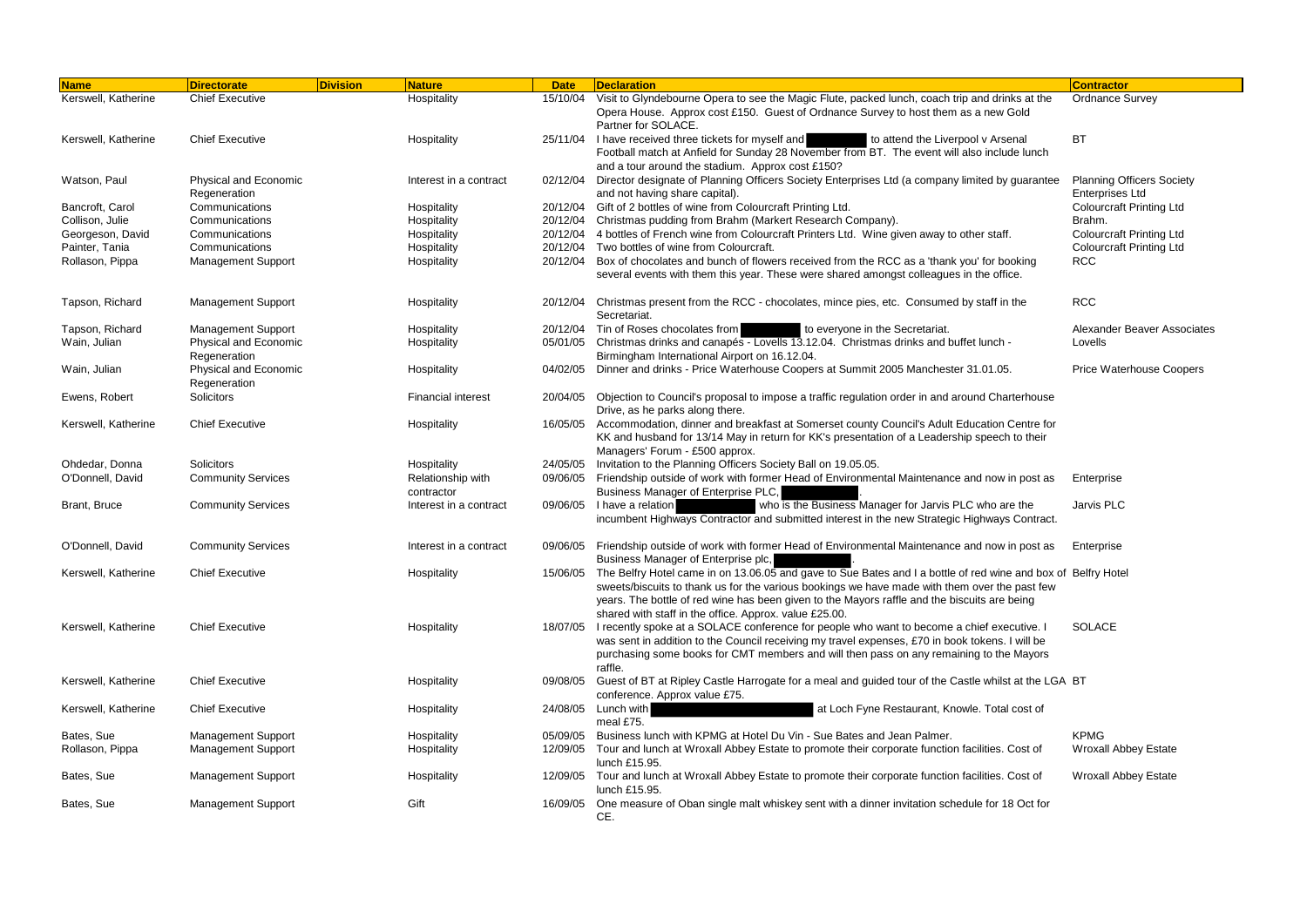| <b>Name</b>             | <b>Directorate</b>                   | <b>Division</b> | Nature                          | <b>Date</b> | <b>Declaration</b>                                                                                                                                                                                                                                                                                                                                                                                                                                                                | <b>Contractor</b>               |
|-------------------------|--------------------------------------|-----------------|---------------------------------|-------------|-----------------------------------------------------------------------------------------------------------------------------------------------------------------------------------------------------------------------------------------------------------------------------------------------------------------------------------------------------------------------------------------------------------------------------------------------------------------------------------|---------------------------------|
| Stevenson, Lee          | <b>Democratic Services</b>           |                 | <b>Financial Interest</b>       | 31/10/05    | Planning application submitted in relation to own property. Paul Watson has been notified of the<br>interest. MBB has advised that LS won't be present as a Committee Clerk at any meeting of the<br>Committee which considers the application.                                                                                                                                                                                                                                   |                                 |
| Stevenson, Lee          | <b>Strategic Services</b>            |                 | <b>Planning Application</b>     | 31/10/05    | I have submitted a planning application in relation to my property.                                                                                                                                                                                                                                                                                                                                                                                                               |                                 |
| Georgeson, David        | Communications                       |                 | Gift                            | 19/12/05    | Pocket diary from Service Point Ltd.                                                                                                                                                                                                                                                                                                                                                                                                                                              | Service Point Ltd               |
| Georgeson, David        | Communications                       |                 | Gift                            | 19/12/05    | 2 Bottles of wine from Colourcraft Ltd.                                                                                                                                                                                                                                                                                                                                                                                                                                           | <b>Colourcraft Printing Ltd</b> |
| Saunders, Vivienne      | Communications                       |                 | Gift                            | 22/12/05    | Bottle of Champagne from Trident Communications (design agency).                                                                                                                                                                                                                                                                                                                                                                                                                  | <b>Trident Communications</b>   |
| Kerswell, Katherine     | <b>Chief Executive</b>               |                 | Gift                            | 09/01/06    | Desk diary and bottle of wine as a Xmas gift from the Bangladesh High Commission. The wine                                                                                                                                                                                                                                                                                                                                                                                        | Bangladesh High Commission      |
|                         |                                      |                 |                                 |             | has been donated to the Mayor's Charity Ball. Approx. value £10.                                                                                                                                                                                                                                                                                                                                                                                                                  |                                 |
| Kerswell, Katherine     | <b>Chief Executive</b>               |                 | Gift                            | 09/01/06    | Xmas gift received from<br>of Alexander Beaver Associates of a bottle of Champagne<br>and a box of Belgian chocolates. These have been donated to the Mayor's Charity Ball. Approx.<br>value £25-£30.                                                                                                                                                                                                                                                                             |                                 |
| Collison, Julie         | Communications                       |                 | Relationship with               | 11/01/06    | is Director of Pettifer Construction.                                                                                                                                                                                                                                                                                                                                                                                                                                             | Pettifer Construction.          |
| Burden, Sue             | <b>Civic Services</b>                |                 | Gifts & Hospitality             | 24/01/06    | A party were invited to Main-Taunus-Kreis from 19-21 Jan, during which I benefited from: hotel<br>accommodation (MTK Parliament), 1 bottle of wine (MTK Landrat), white china pot with<br>chocolates (MTK Landrat), dinner (MTK Parliament), lunch and 20cls bottle Schnapps (Konrad<br>Adenhaur-School Kriftal), calendars (Burschule Eppstein and Burg Eppstein), lunch and guide<br>book (Burg Hochheim), reception/dinner at Kreishaus (MTK Parliament), umbrella/guide books |                                 |
| Britton, Nathan         | <b>Customer Services</b>             |                 | Gift                            | 15/02/06    | (MTK Parliament).<br>A third party company, TCL Group, offered me an iPOD Shuffle at the conclusion of a services<br>they provided. This was offered as part of a prize draw entered into because I'd taken up their<br>service. This was not known about prior to the service being accepted. This prize has been<br>accepted.                                                                                                                                                   | <b>TCL Group</b>                |
| Kerswell, Katherine     | <b>Chief Executive</b>               |                 | Hospitality                     | 23/02/06    | Lunch with<br>at Loch Fyne restaurant, Knowle on 23 Feb. he paid for the lunch.<br>Approx. cost £40-50.                                                                                                                                                                                                                                                                                                                                                                           |                                 |
| Kerswell, Katherine     | <b>Chief Executive</b>               |                 | Hospitality                     | 06/03/06    | Lunch with<br>in Italian restaurant in Touchwood on 6 March. He paid for the meal.<br>Approx. cost £20.                                                                                                                                                                                                                                                                                                                                                                           |                                 |
| Kerswell, Katherine     | <b>Chief Executive</b>               |                 | Hospitality                     | 19/04/06    | Lunch with<br>(Alexander Beaver Associates) at local restaurant. Cost of meal approx. Alexander Beaver Associates<br>£20-£25.                                                                                                                                                                                                                                                                                                                                                     |                                 |
| Blantern, Paul          | <b>Customer Services</b>             |                 | Hospitality                     | 25/04/06    | Overnight at Belfry paid for by Oracle. I am presenting (substitute for KK) at the Belfry at a 'shared Oracle<br>services' dinner hosted by Oracle. The event is not due to finish until 10.30pm.                                                                                                                                                                                                                                                                                 |                                 |
| Dodd, Kara              | <b>Customer Services</b>             |                 | Gifts                           | 19/05/06    | Box of chocolates.                                                                                                                                                                                                                                                                                                                                                                                                                                                                |                                 |
| Lechmere, David         | <b>Community Services</b>            |                 | Relationship with               | 14/11/06    | Councillor Hodgson is a friend and neighbour of DLs.                                                                                                                                                                                                                                                                                                                                                                                                                              |                                 |
| Wain, Julian            | Community & Economic<br>Regeneration |                 | Hospitality                     | 20/11/06    | Dinner at the West Midlands Property Awards courtesy of English Partnerships.                                                                                                                                                                                                                                                                                                                                                                                                     | English partnerships            |
| Hadley, Adam            | <b>Strategic Services</b>            |                 | <b>Financial Interest</b>       | 22/11/06    | Declaration of interest in as far as I am a voting member of the Birmingham Diocesan Synod                                                                                                                                                                                                                                                                                                                                                                                        |                                 |
|                         |                                      |                 |                                 |             | which includes Solihull. There are times when voting will take place on issues relating to Church<br>of England Schools that fall within the Birmingham (and therefore Solihull Metropolitan Area)<br>Diocese.                                                                                                                                                                                                                                                                    |                                 |
| Harte, Jim              | <b>Community Services</b>            |                 | Relationship with<br>Contractor | 23/11/06    | Due to the closeness of my working relationship with<br>of Enterprise, whilst he was<br>working with SMBC, I have an out of work friendship.                                                                                                                                                                                                                                                                                                                                      | Enterprise                      |
| Georgeson, David        | Communications                       |                 | Gift                            | 18/12/06    | The gift was a large tin of Quality Street confectionery from the printers Clarity Gazebo, Electrium Clarity Gazebo<br>Point, Forge Road, Willenhall WV12 4HD                                                                                                                                                                                                                                                                                                                     |                                 |
| Wain, Julian            | Community & Economic<br>Regeneration |                 | Hospitality                     | 18/12/06    | Attendance at the Sports personality of the Year Awards as a guest of the NEC. Dinner/ Event                                                                                                                                                                                                                                                                                                                                                                                      | <b>NEC</b>                      |
| Wain, Julian            | Community & Economic<br>Regeneration |                 | Hospitality                     |             | Solicitor Martineau Johnson<br>18/12/06 Lunch with                                                                                                                                                                                                                                                                                                                                                                                                                                | Martineau Johnson               |
| Obsorne, Lawrence       | Community & Economic<br>Regeneration |                 | Gift                            |             | 20/12/06 Bottle 75cl Torla Rioja Red Wine                                                                                                                                                                                                                                                                                                                                                                                                                                         |                                 |
| Fulford, Andy           | Community & Economic<br>Regeneration |                 | Gift                            |             | 20/12/06 Bottle 75cl Rosado Cava                                                                                                                                                                                                                                                                                                                                                                                                                                                  |                                 |
| Byron, Andy             | Community & Economic<br>Regeneration |                 | Gift                            |             | 20/12/06 Wall calendar                                                                                                                                                                                                                                                                                                                                                                                                                                                            |                                 |
| <b>Building Control</b> | Community & Economic<br>Regeneration |                 | Gift                            |             | 20/12/06 2 boxes biscuits                                                                                                                                                                                                                                                                                                                                                                                                                                                         |                                 |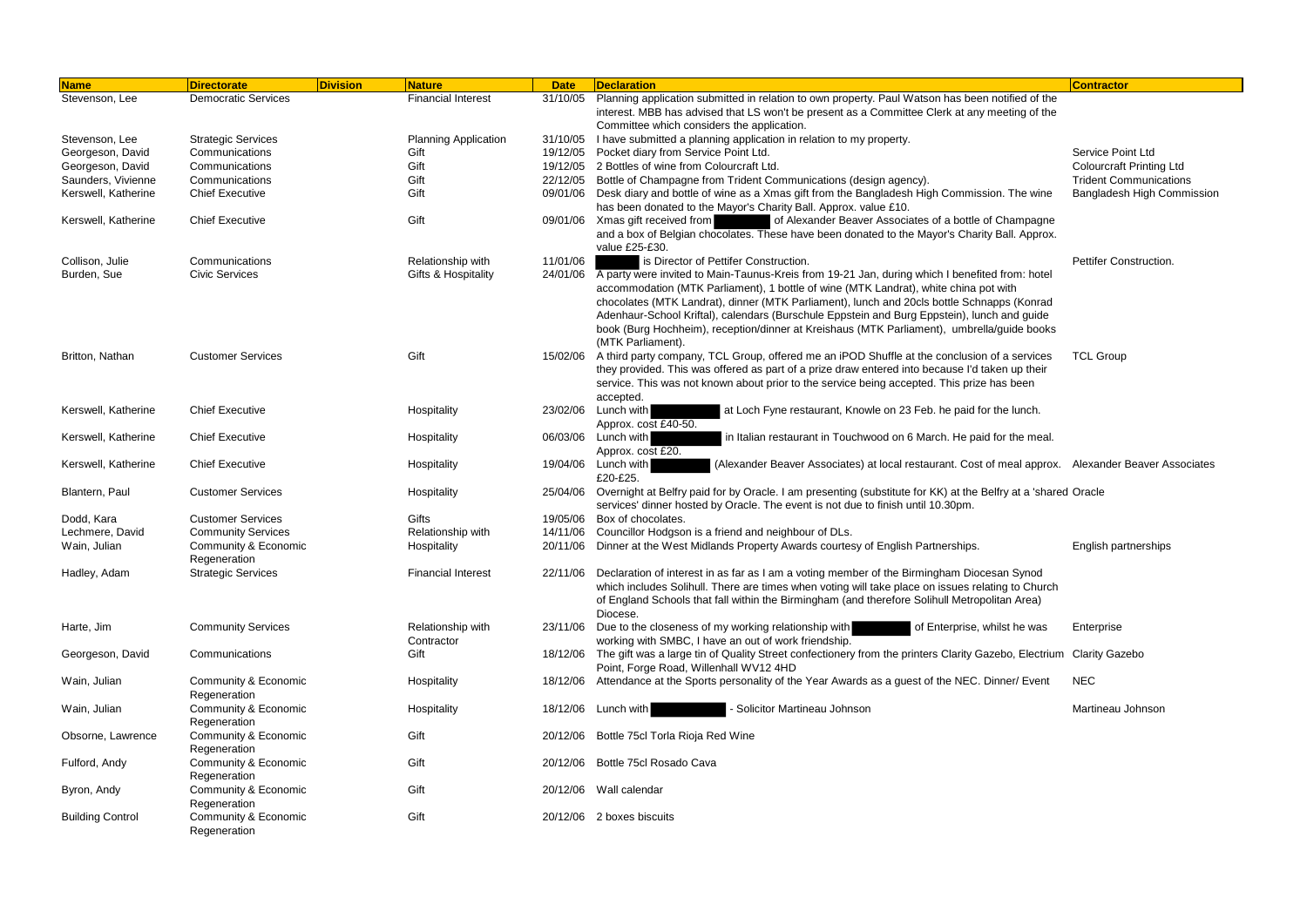| Name                       | <b>Division</b><br><b>Directorate</b> | <b>Nature</b>                   | <b>Date</b> | Declaration                                                                                                                                                                 | <b>Contractor</b>             |
|----------------------------|---------------------------------------|---------------------------------|-------------|-----------------------------------------------------------------------------------------------------------------------------------------------------------------------------|-------------------------------|
| <b>Development Control</b> | Community & Economic                  | Gift                            | 20/12/06    | 2 boxes biscuits                                                                                                                                                            |                               |
|                            | Regeneration                          |                                 |             |                                                                                                                                                                             |                               |
| Admin                      | Community & Economic<br>Regeneration  | Gift                            |             | 20/12/06 1 box biscuits                                                                                                                                                     |                               |
| Admin                      | Community & Economic                  | Gift                            |             | 20/12/06 Tin Quality Street Chocolates, 4 Bacardi Breezers, bottle of Cava Wine                                                                                             |                               |
|                            | Regeneration                          |                                 |             |                                                                                                                                                                             |                               |
| Cornfoot, Andrew           | Community & Economic                  | Gift                            |             | 20/12/06 Bottle white wine                                                                                                                                                  |                               |
|                            | Regeneration                          |                                 |             |                                                                                                                                                                             |                               |
| Kerswell, Katherine        | <b>Strategic Services</b>             | Hospitality                     | 22/01/07    | Informed the Leader and sought his permission to undertake the role of non-executive director on                                                                            |                               |
|                            |                                       |                                 |             | the management board of the DfES. I will receive a remuneration of £15,000 pa for this role. All<br>travel expenses are paid by the DfES.                                   |                               |
| Kerswell, Katherine        | <b>Strategic Services</b>             |                                 | 22/01/07    | I have informed the Leader and sought his permission, which has been given, to undertake the                                                                                |                               |
|                            |                                       |                                 |             | role of non-executive director on the management board of the DfES. I will receive a                                                                                        |                               |
|                            |                                       |                                 |             | remuneration of £15,000pa for this role. All travel expenses are paid by the DfES.                                                                                          |                               |
| Seymour, Jane              | <b>Community Services</b>             | Relationship with               | 29/01/07    | I feel it is necessary for me to declare that<br>works for Enterprise                                                                                                       | Enterprise                    |
|                            |                                       | Contractor                      |             | plc, (he is a gardener so not involved in the contract submission. I am declaring it because                                                                                |                               |
|                            |                                       |                                 |             | Transport, Highways and the Environment are currently Direworking on the Strategic Environment                                                                              |                               |
|                            |                                       |                                 |             | Contract for which Enterprise plc may be submitting a tender.                                                                                                               |                               |
| Kerswell, Katherine        | <b>Strategic Services</b>             | Hospitality                     | 20/02/07    | On 30th January 2007 I had dinner with the High Sherrif of the West Midlands and a number of<br>guests. The cost of the dinner I would estimate to be £50.                  |                               |
| Caulkin, Pippa             | <b>Management Support</b>             | Gift                            | 27/02/07    | Bouquet of flowers received from DisabledGo as a 'thank you' for helping with the organisation of DisabledGo                                                                |                               |
|                            |                                       |                                 |             | 2 joint consultation events. Approx. value £25.                                                                                                                             |                               |
| Wain, Julian               | Community & Economic                  | Hospitality                     | 29/03/07    | Lunch at the Metro Bar from Donaldsons.                                                                                                                                     | Donaldsons                    |
|                            | Regeneration                          |                                 |             |                                                                                                                                                                             |                               |
| Roberts, Danielle          | <b>Community Services</b>             | Relationship with<br>Contractor | 30/03/07    | working at Moat Lane Depot. Temporary contract employed through Hayes<br>Agency performing clerical duties for the Waste & Recyling team. Declaration of relationship to    | Enterprise                    |
|                            |                                       |                                 |             | Supervisor for Enterprise PLC and<br>operative for same. Relationship                                                                                                       |                               |
|                            |                                       |                                 |             |                                                                                                                                                                             |                               |
| Kerswell, Katherine        | <b>Strategic Services</b>             | Hospitality                     | 17/04/07    | The provision of free car parking space at the NIA for a Bob Dylan Concert - worth £15.00?. It                                                                              | <b>NIA</b>                    |
|                            |                                       |                                 |             | enabled me to work at the council and travel to the concert later knowing I could get a space.                                                                              |                               |
| Heywood, Steve             | Communications                        | Hospitality                     | 27/04/07    | Press club event. Ticket paid for by Core Marketing.                                                                                                                        | <b>Core Marketing</b>         |
| Caulkin, Pippa             | <b>Management Support</b>             | Hospitality                     | 25/05/07    | Invite to dinner and cabaret at Jarvis Hotel (aka The George) to promote launch of refurbished                                                                              | Jarvis Hotel (aka The George) |
|                            |                                       |                                 |             | facilities.                                                                                                                                                                 |                               |
| Bates, Sue                 | <b>Management Support</b>             | Hospitality                     | 25/05/07    | Invite to dinner and cabaret at Jarvis Hotel (aka The George) to promote launch of refurbished                                                                              | Jarvis Hotel (aka The George) |
| Kerswell, Katherine        | <b>Strategic Services</b>             | Hospitality                     | 10/07/07    | facilities.<br>Meal at the LGA conference on Wednesday 4th July hosted by Capita Symonds and Salford City Capita Symonds                                                    |                               |
|                            |                                       |                                 |             | Council. Approx cost £50.00                                                                                                                                                 |                               |
| Kerswell, Katherine        | <b>Strategic Services</b>             | Hospitality                     | 10/07/07    | Lunch at Wagamama on Monday 9th July paid for by Steve Loraine, approx cost for me £15.00                                                                                   |                               |
|                            |                                       |                                 |             |                                                                                                                                                                             |                               |
| Heywood, Steve             | Communications                        | Hospitality                     | 04/09/07    | Social networking function with contractor, Core Marketing. NB I will not be involved in the<br>reappointment of this contract as I will, by then, have left the Authority. | <b>Core Marketing</b>         |
| Bates, Sue                 | <b>Management Support</b>             | Hospitality                     | 13/09/07    | Invited to look round the new conference facilities at the Holiday Inn, Solihull followed by dinner in Holiday Inn                                                          |                               |
|                            |                                       |                                 |             | their restaurant. Authorised by Richard Tapson (Line Manager).                                                                                                              |                               |
| Caulkin, Pippa             | <b>Management Support</b>             | Hospitality                     | 13/09/07    | Invited to look round the new conference facilities at the Holiday Inn, Solihull followed by dinner in Holiday Inn                                                          |                               |
|                            |                                       |                                 |             | their restaurant. Authorised by Richard Tapson (Line Manager).                                                                                                              |                               |
| Georgeson, David           | Communications                        | Gift                            | 14/12/07    | Christmas pattern neck tie from company 'Incentives Plus Ltd'. Received 14/12/07. Authorised<br>acceptance given by Louise Aldrich 14/12/07                                 | <b>Incentives Plus Ltd</b>    |
| Lawlor, Derek              | <b>Community Services</b>             | Interest in a contract          | 31/03/08    | I declare that I have no conflicting interest in the Strategic Highways Contract                                                                                            |                               |
| Wilson, Anna Lois          | <b>Community Services</b>             | Interest in a contract          | 31/03/08    | Key Member of Staff for the Council's Strategic Highways Contract - NIL RETURN.                                                                                             |                               |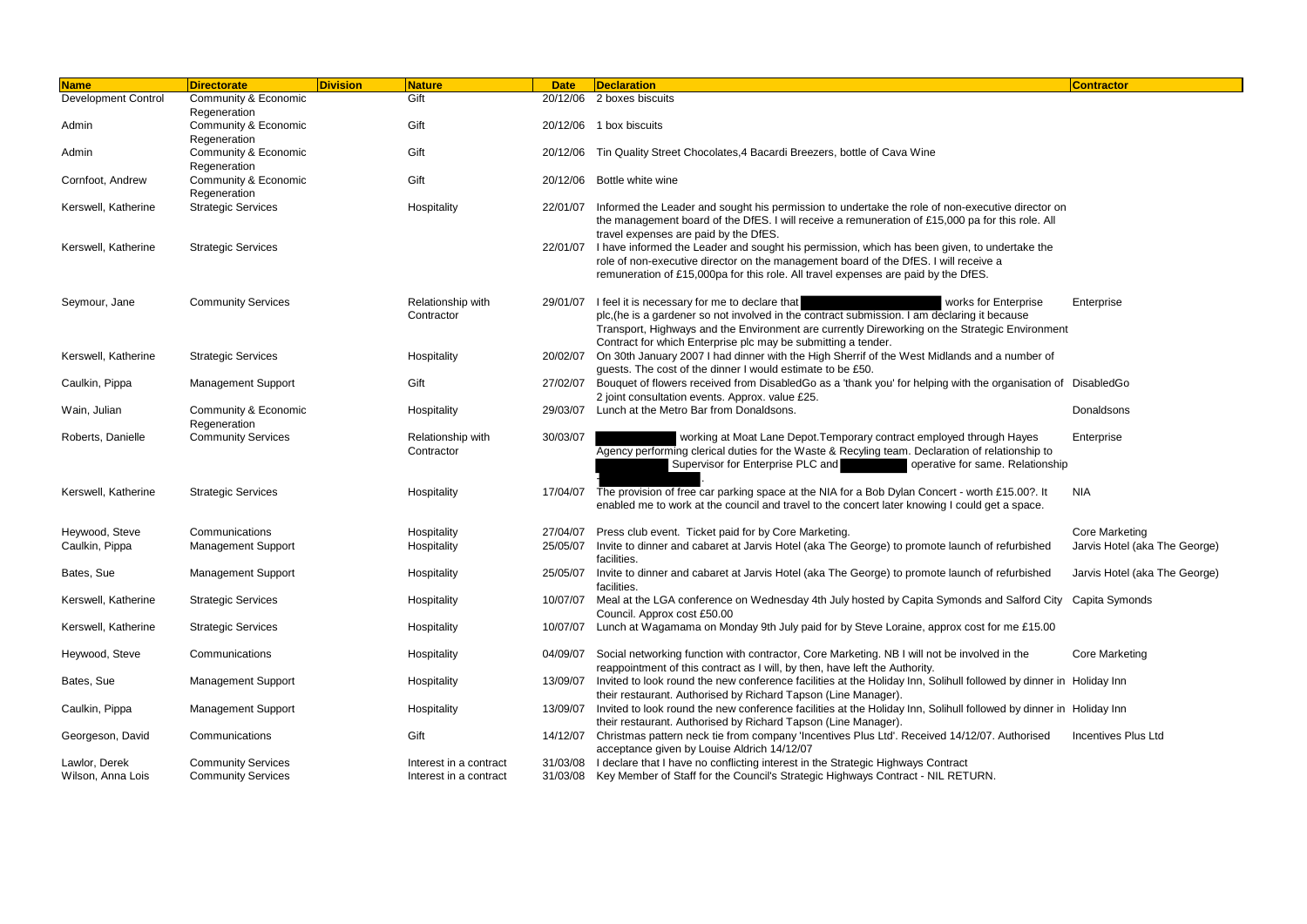| <b>Name</b>       | <b>Directorate</b>        | <b>Division</b> | <b>Nature</b>                                | <b>Date</b> | <b>Declaration</b>                                                                                                                                                                                                                                                                         | <b>Contractor</b>      |
|-------------------|---------------------------|-----------------|----------------------------------------------|-------------|--------------------------------------------------------------------------------------------------------------------------------------------------------------------------------------------------------------------------------------------------------------------------------------------|------------------------|
| Rogers, Mark      | <b>Strategic Services</b> |                 | Hospitality                                  | 02/07/08    | Invitation to be a guest of KPMG at London-based Charity Auction event (sponsored by F1) to                                                                                                                                                                                                | <b>KPMG</b>            |
|                   |                           |                 |                                              |             | raise funds for Great Ormond Street Hospital. Hospitality consisted of admission, buffet and<br>drinks. Provided with a 'goody bag' containing F1 magazine, Great Ormond Street publicity,                                                                                                 |                        |
|                   |                           |                 |                                              |             | bluetooth earpiece and men's cosmetics (!). Not used and intention to donate to local charity.<br>Attendance discussed and agreed with the Solicitor to the Council.                                                                                                                       |                        |
| McGrory, Alison   | <b>Business Support</b>   |                 | Hospitality                                  | 01/10/08    | Attending the IRRV conference on the 1st and 2nd of October have been invited to an evening<br>meal by our IT software supplier Northgate on the 1.10.08                                                                                                                                   | Northgate              |
| Smith, June       | <b>Business Support</b>   |                 | Hospitality                                  | 01/10/08    | Attending the IRRV conference on the 1st and 2nd of October have been invited to an evening<br>meal by our IT software supplier Northgate on the 1.10.08                                                                                                                                   | Northgate              |
| Jevons, Louise    | <b>Business Support</b>   |                 | Hospitality                                  | 01/10/08    | Attending the IRRV conference on the 1st and 2nd of October have been invited to an evening<br>meal by our IT software supplier Northgate on the 1.10.08                                                                                                                                   | Northgate              |
| Main, Richard     | <b>Strategic Services</b> | Procurement     | Declaration of interest in<br>another Parish | 02/10/08    | I am a Parish Councillor for Barnt Green which is in Bromsgrove District Council. I have<br>responsibility for the Environment and am also archivist/historian, I have declared this to my<br>Manager - Liz Welton.                                                                        |                        |
| Gilbert, Samantha | <b>Business Support</b>   |                 | Hospitality                                  | 07/11/08    | Taken for lunch with<br>and representative from Butlers. 2.10.08                                                                                                                                                                                                                           | <b>Butlers</b>         |
| Gilbert, Samantha | <b>Business Support</b>   |                 | Hospitality                                  | 07/11/08    | of KPMG for myself and my son to attend Birmingham Rep<br>Invitation from<br>Theatre on 22 December 08.                                                                                                                                                                                    | <b>KPMG</b>            |
| Main, Richard     | Commissioning             |                 | Gift                                         | 11/12/08    | I have received a personal email at home from the Financial Services Director for Grant<br>Thornton, a supplier tendering for the Lean Partnering Contract (This has now been awarded to a<br>competitor - PA Consulting). The personal email was in relation to rental agreements we both | <b>Grant Thornton</b>  |
|                   |                           |                 |                                              |             | have concerning apartments owned at the Guinness Hotel, Bansko, Bulgaria.                                                                                                                                                                                                                  |                        |
| Hill, Jackie      | Commissioning             |                 | Gift                                         | 19/12/08    | Box of Chocolate biscuits from AYS Courier Ltd (SMBC contract supplier for courier services)<br>Biscuits shared with CPS team Authorised by Richard Main                                                                                                                                   | <b>AYS Courier Ltd</b> |
| Gilbert, Sam      | <b>Business Support</b>   |                 | Hospitality                                  | 24/12/08    | were taken for a meal and then to the theatre in Birmingham by KPMG<br>Saml                                                                                                                                                                                                                | <b>KPMG</b>            |
| Stevenson, Lee    | Corporate Governance      | Democratic      | Interest in land                             | 07/05/09    | I will shortly be making an approach to the Council to acquire a piece of land which adjoins my                                                                                                                                                                                            |                        |
|                   |                           | Services        |                                              |             | property, 12 Shelsley Way, Solihull. Although the land is owned by Bryant Homes, the Council                                                                                                                                                                                               |                        |
|                   |                           |                 |                                              |             | have a potential interest in the land as the local Highways Authority. I will also be submitting a                                                                                                                                                                                         |                        |
|                   |                           |                 |                                              |             | planning application at some point in relation to the same piece of land.                                                                                                                                                                                                                  |                        |
|                   |                           |                 |                                              |             |                                                                                                                                                                                                                                                                                            |                        |
| Gilbert, Sam      | <b>Business Support</b>   |                 | Hospitality                                  | 17/06/09    | at KPMG on 17.06.09<br>Taken for lunch by                                                                                                                                                                                                                                                  | <b>KPMG</b>            |
| Brown, Alan       | Places                    | T&H             | Relationship with                            | 11/08/09    | I would like to register personal friendships with two employees from Enterprise with whom I used Enterprise                                                                                                                                                                               |                        |
|                   |                           |                 | Contractor                                   |             | to work at Solihull MBC, they are<br>and                                                                                                                                                                                                                                                   |                        |
| Rowley, Tammy     | Places                    | T&H             | Relationship with<br>Contractor              | 11/08/09    | I would like to formally notify you that I have a new role within SMBC as a Streetcare Officer, I                                                                                                                                                                                          | Enterprise             |
|                   |                           |                 |                                              |             | have family members working for Enterprise but have no connection within my field. They are as<br>Enterprise Waste Manager -<br><b>Enterprise Waste</b><br>follows:                                                                                                                        |                        |
|                   |                           |                 |                                              |             | Enterprise Waste Driver -<br>Supervisor -                                                                                                                                                                                                                                                  |                        |
|                   |                           |                 |                                              |             |                                                                                                                                                                                                                                                                                            |                        |
| Barr, Chris       | Places                    | T&H             | Relationship with<br>Contractor              | 12/08/09    | I would like to declare that I worked with and for the following persons during their previous<br>positions for Solihull MBC, These persons now work for our SEC contractor Enterprise.                                                                                                    | Enterprise             |
|                   |                           |                 |                                              |             |                                                                                                                                                                                                                                                                                            |                        |
| Kentish, Sue      | Places                    | T&H             | Relationship with<br>Contractor              |             | 12/08/09 Twould like to register that I used to work with the following Enterprise employees                                                                                                                                                                                               | Enterprise             |
| Sibling, Emma     | Places                    | T&H             | Relationship with<br>Contractor              | 14/08/09    | I declare that I have previously worked with<br>who now works for Enterprise Plc.                                                                                                                                                                                                          | Enterprise             |
| Brant, Bruce      | Places                    | T&H             | Relationship with                            | 17/08/09    | I would like to declare that I worked with and for the following persons during their previous                                                                                                                                                                                             | Enterprise             |
|                   |                           |                 | Contractor                                   |             | positions for Solihull MBC. These persons now work for our SEC contractor, Enterprise:                                                                                                                                                                                                     |                        |
| Williams, Jo      | Places                    | T&H             | Relationship with                            |             | 18/08/09 Twould like to register that I worked with and for the following persons during their employment at Enterprise                                                                                                                                                                    |                        |
|                   |                           |                 | Contractor                                   |             | Solihull MBC. These persons now work for Enterprise PLC: - David Martin Steve Wightman                                                                                                                                                                                                     |                        |
|                   |                           |                 |                                              |             | David O'Donnell Mark Adams                                                                                                                                                                                                                                                                 |                        |
| Tipping, Dave     | Places                    | T&H             | Relationship with                            | 18/08/09    | I would to register that I worked with and for the following persons guring thier employment at                                                                                                                                                                                            | Enterprise             |
|                   |                           |                 | Contractor                                   |             | Solihull MBC These persons now work for Enterprise plc                                                                                                                                                                                                                                     |                        |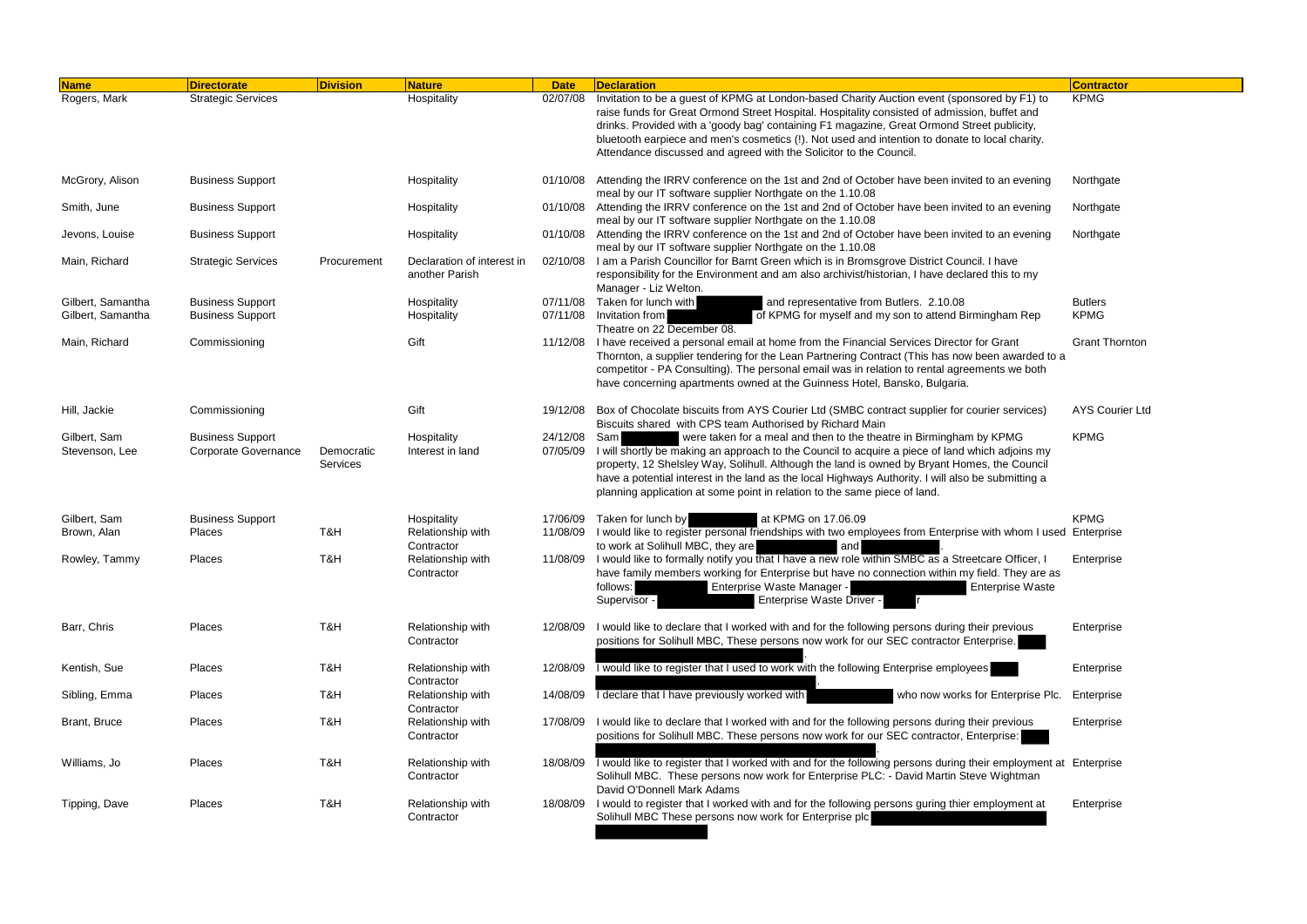| <b>Name</b>                                                | <b>Directorate</b>          | <b>Division</b>      | <b>Nature</b>                   | <b>Date</b>     | <b>Declaration</b>                                                                                                                                                                                                                                                                                                                                                                                                                                                                                                                                                                                                                                           | <b>Contractor</b>                          |
|------------------------------------------------------------|-----------------------------|----------------------|---------------------------------|-----------------|--------------------------------------------------------------------------------------------------------------------------------------------------------------------------------------------------------------------------------------------------------------------------------------------------------------------------------------------------------------------------------------------------------------------------------------------------------------------------------------------------------------------------------------------------------------------------------------------------------------------------------------------------------------|--------------------------------------------|
| Palfrey, Donna                                             | Places                      | T&H                  | Relationship with               | 24/08/09        | Previously worked for<br>(Enterprise PLC) and with<br>and                                                                                                                                                                                                                                                                                                                                                                                                                                                                                                                                                                                                    | Enterprise                                 |
|                                                            |                             |                      | Contractor                      |                 | (Enterprise PLC). Previously Managed/Supervised<br>(Enteprise PLC).<br>(Enterprise PLC) is                                                                                                                                                                                                                                                                                                                                                                                                                                                                                                                                                                   |                                            |
| Haywood, Tina                                              | Places                      | T&H                  | Relationship with<br>Contractor | 24/08/09        | . Previously worked with<br><b>Previously worked with</b><br>Previously worked Enterprise<br>for                                                                                                                                                                                                                                                                                                                                                                                                                                                                                                                                                             |                                            |
| Caulkin, Pippa                                             | <b>CE Secretariat</b>       |                      | Hospitality                     | 09/10/09        | Attended official opening of the new Villages Hotel, Shirley - 09.10.09.                                                                                                                                                                                                                                                                                                                                                                                                                                                                                                                                                                                     | Village Hotel, Shirley                     |
| Bates, Sue                                                 | <b>CE Secretariat</b>       |                      | Hospitality                     | 09/10/09        | Attended, by invitation, the opening of Village Hotel, Green Industrial Park, Shirley.<br>Entertainment/canapes and soft drinks were supplied.                                                                                                                                                                                                                                                                                                                                                                                                                                                                                                               | Village Hotel, Shirley                     |
| Caulkin, Pippa                                             | <b>CE Secretariat</b>       |                      | Hospitality                     |                 | 18/10/09 Had 2 free tickets to see Tom Jones at the NEC on 18.10.09 - donated by<br>office.                                                                                                                                                                                                                                                                                                                                                                                                                                                                                                                                                                  | <b>NEC</b>                                 |
| Brayley, Janet                                             | <b>Corporate Governance</b> |                      | Hospitality                     |                 | 18/10/09 2 Free tickets to see Tome Jones at the LG Arena on 18 October 2009 - tickets provided by CEO NEC<br>of NEC to Chief Executive of SMBC.                                                                                                                                                                                                                                                                                                                                                                                                                                                                                                             |                                            |
| Colson, Hannah                                             | Commissioning               |                      | Hospitality                     |                 | 18/10/09 2 free tickets to see Tom Jones at the LG Arena on 18 October 2009. These were donated by the NEC<br>NEC's CE's office.                                                                                                                                                                                                                                                                                                                                                                                                                                                                                                                             |                                            |
| Bates, Sue                                                 | <b>CE Secretariat</b>       |                      | Hospitality                     | 18/10/09        | Utilised 2 of 30 free tickets for a Tom Jones concert at NEC 18/10. NEC Chief Exec. forwarded<br>free tickets (15/10) to all of his key contacts as take up for the concert was low.                                                                                                                                                                                                                                                                                                                                                                                                                                                                         | <b>NEC</b>                                 |
| Pearshouse, Ruth                                           | <b>Customer Services</b>    |                      | Hospitality                     | 18/10/09        | 2 free tickets to see Tom Jones at the LG Arena on 18 October 2009. These were donated by the NEC<br>NEC's CE's office.                                                                                                                                                                                                                                                                                                                                                                                                                                                                                                                                      |                                            |
| Elliott, Steve                                             | <b>Places Directorate</b>   | Planning<br>Services | Hospitality                     |                 | 19/10/09 Lunch guest of Capita Symmonds Ltd at Local Authority Building Control National Construction<br>Awards event. Authorised by Paul Watson, Strategic Director 19/10/09.                                                                                                                                                                                                                                                                                                                                                                                                                                                                               | Capita Symonds                             |
| Welton, Liz                                                | <b>Strategic Services</b>   | Commissioning        | Relationship with<br>Contractor | 19/10/09        | to the of the owner<br>) of PFB (vehicle hire company). He also<br>I am<br>owns WCR who hire out refuse vehicles.                                                                                                                                                                                                                                                                                                                                                                                                                                                                                                                                            | PFB (vehicle hire company).<br><b>WCR</b>  |
| Welton, Liz                                                | <b>Strategic Services</b>   | Commissioning        | Relationship with<br>Contractor | 19/10/09        | goes to school with the s of two of the employees (<br>) of<br>Turley and Associates who are advising BAM on their BSF bid for Coventry                                                                                                                                                                                                                                                                                                                                                                                                                                                                                                                      | <b>Turley and Associates</b>               |
| McGrory, Alison                                            | <b>Business Support</b>     |                      | Gift                            | 20/10/09        | Attended IRRV Conference at Bournmouth. Recieved small tokens from exhibitors who sell Revs<br>and Bens products (pens ect).                                                                                                                                                                                                                                                                                                                                                                                                                                                                                                                                 |                                            |
| McGrory, Alison<br>Martin-Williams, Deborah Communications | <b>Business Support</b>     |                      | Hospitality<br>Hospitality      | 02/11/09        | 20/10/09 Taken for a meal with other LAs by Sungard a company who sells IT software.<br>I attended the theatre as a guest of a friend who works for PriceWaterhouseCoopers. My<br>understanding is that she obtained tickets through work as part of some sort of recognition<br>scheme. She is not assigned to any of the projects at Solihull Council, and our friendship does not<br>stem from Solihull Council. However as her company does work for us I felt it best to declare this<br>to be on the safe side. The evening did not have any corporate "meeting and greeting" element.<br>Mark Rogers gave permission prior to my attending the event. | Sungard<br><b>Price Waterhouse Coopers</b> |
| Hawkins, Steven                                            | Places                      | T&H                  | Relationship with<br>Contractor | 21/12/09   know | who is an Enterprise contract manager for Wolverhampton City Council<br>and formally Solihull MBC from 20 years ago when I studied with him for the institute of Waste<br>management qualification. Since this time I have spoken to Steve 2 or 3 times a year through<br>work although I have not had any social contact with him.                                                                                                                                                                                                                                                                                                                          | Enterprise                                 |
| Yeung, Jenny                                               | <b>Business Support</b>     |                      | Gift                            | 22/12/09        | customer name:<br>. business rates ref no.<br>business address:<br>Gift: one necklace. With<br>complements: Merry Christmas Jenny, thanks for all your kind help over the years from<br>(Meriden) Approved by Income Manager: Miss Louise Jevons                                                                                                                                                                                                                                                                                                                                                                                                             |                                            |
| Teager, Lorna                                              | Places                      | T&H                  | Relationship with<br>Contractor |                 | 20/01/10 I would like to declare that I worked with and for the following persons during their previous<br>positions for Solihull MBC. These persons now work for our SEC Contractor Enterprise:                                                                                                                                                                                                                                                                                                                                                                                                                                                             | Enterprise                                 |
| Barr, Chris                                                | Places                      | T&H                  | Relationship with<br>Contractor |                 | 20/01/10 Twould like to declare that I worked with and for the following persons during their previous<br>employment at Solihull. These persons now work for Enterprise:<br>I also attended a Christmas social event with Enterprise in my previous<br>andl<br>Streetcare Officer Role. I ceased social relations since becoming senior management.                                                                                                                                                                                                                                                                                                          | Enterprise                                 |
| Mayhew, Philip                                             | Commissioning               |                      | Gift                            |                 | 25/01/10 Book "Blue Ocean Strategy" received from<br>who was promoting this management<br>theory.                                                                                                                                                                                                                                                                                                                                                                                                                                                                                                                                                            |                                            |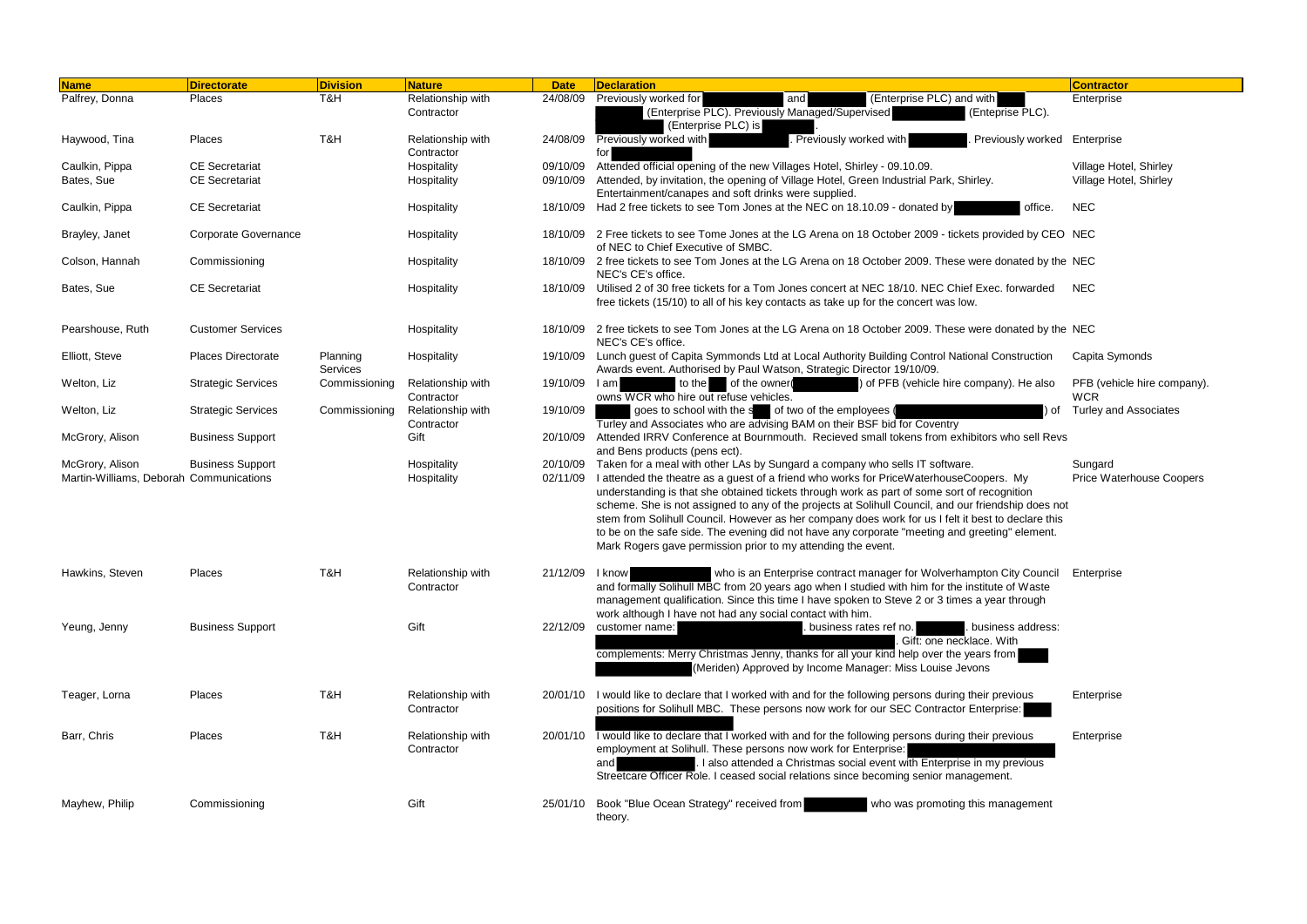| <b>Name</b>                             | <b>Directorate</b>                                   | <b>Division</b> | Nature                          | <b>Date</b> | <b>Declaration</b>                                                                                                                                                                                                                                                                                                                                                                                                                                                                                                                                                                                              | <b>Contractor</b>                                      |
|-----------------------------------------|------------------------------------------------------|-----------------|---------------------------------|-------------|-----------------------------------------------------------------------------------------------------------------------------------------------------------------------------------------------------------------------------------------------------------------------------------------------------------------------------------------------------------------------------------------------------------------------------------------------------------------------------------------------------------------------------------------------------------------------------------------------------------------|--------------------------------------------------------|
| Williams, Julie                         | Places                                               | T&H             | Relationship with<br>Contractor | 22/03/10    | I would like to declare that i worked with the following persons during their previous employment<br>at SMBC. These persons now work for Enterprise.<br>and<br>when we both worked in the<br>I previously attended social events with<br>Cost Office.                                                                                                                                                                                                                                                                                                                                                           | Enterprise                                             |
| Steel, Paul                             | Places                                               | T&H             | Relationship with<br>Contractor | 22/03/10    | I would like to declare that I worked with the following persons during their previous employment Enterprise<br>at Solihull MBC. These persons now work for Enterprise Plc.:<br>and<br>I previously attended social events with all these persons when they worked at                                                                                                                                                                                                                                                                                                                                           |                                                        |
| Rogers, Mark                            | <b>Strategic Services</b>                            |                 | Hospitality                     | 19/05/10    | the Council.<br>Attended CBI Annual Dinner 19th May 2010, Grosvenor House, London - hospitality consisted of<br>three course meal with drinks.                                                                                                                                                                                                                                                                                                                                                                                                                                                                  |                                                        |
| Harte, Jim                              | Places                                               | T&H             | Relationship with<br>Contractor |             | 19/05/10 I have a personal friendship with<br>who was the Operations Director for the Solihull<br>Strategic Environment Contract with Enterpise.<br>has now become Regional Director looking<br>after Business Development and no longer has direct responsibility for contract delivery, this is<br>who I have no personal realtionship with. Recorded 19th May<br>now managed by<br>2010.                                                                                                                                                                                                                     | Enterprise                                             |
| Rogers, Mark                            | <b>Strategic Services</b>                            |                 | Gift                            |             | 25/05/10 11cm square metallic embossed decorative dish received with small plastic display stand. Gift<br>and provided by Iranian party involved in recent town twinning<br>was forwarded by<br>visit to Cholet.                                                                                                                                                                                                                                                                                                                                                                                                |                                                        |
| Brereton, Anne                          | Places                                               |                 | Hospitality                     | 30/05/10    | Invited to and attended Corporate Responsibility Awards - Enterprise - 30th May 2010 -<br>Manchester.                                                                                                                                                                                                                                                                                                                                                                                                                                                                                                           | Enterprise                                             |
| Caulkin, Pippa<br>Higgins, Geoff        | <b>Strategic Services</b><br><b>Business Support</b> |                 | Hospitality<br>Gift             |             | 17/06/10 Ticket to Gardeners World/Good Food Show, NEC.<br>01/07/10 Whilst on a Vodafone conference Thursday the 1st of July for half a day, have received a mobile<br>hands free car kit as part of a raffle that took place for all attendees of the event. The event was<br>to discus new Vodafone products, but the hands free kit was from a separate supplier, so not<br>directly associated with Vodafone. The unit can be used for any employee wishing to use the<br>device, or be left with Telecoms to trial, as other users may wish to purchase said device for<br>company business in the future. | <b>NEC</b><br>Vodaphone                                |
| Halliday, Steve                         | <b>Strategic Services</b>                            |                 | Hospitality                     |             | 20/07/10 Lunch provided by vendor of Open Source O/A product we use at SMBC. Hospitality received by Open Source<br>Steve Halliday, Hilary Staton and Phil Parker. Occasion to discuss SMBC as Cabinet Office<br>exemplar of Open Source usage in Local Government                                                                                                                                                                                                                                                                                                                                              |                                                        |
| Staton, Hillary                         | <b>Strategic Services</b>                            |                 | Hospitality                     |             | 20/07/10 Lunch provided by vendor of Open Source O/A product we use at SMBC. Hospitality received by Open Source<br>Steve Halliday, Hilary Staton and Phil Parker. Occasion to discuss SMBC as Cabinet Office<br>exemplar of Open Source usage in Local Government                                                                                                                                                                                                                                                                                                                                              |                                                        |
| Parker, Philip                          | <b>Strategic Services</b>                            |                 | Hospitality                     | 20/07/10    | Lunch provided by vendor of Open Source O/A product we use at SMBC. Hospitality received by Open Source<br>Steve Halliday, Hilary Staton and Phil Parker. Occasion to discuss SMBC as Cabinet Office<br>exemplar of Open Source usage in Local Government                                                                                                                                                                                                                                                                                                                                                       |                                                        |
| Lloyd-Williams, Philip                  | <b>Corporate Governance</b>                          |                 | Other                           |             | 23/08/10 I have been appointed as College Peer Reviewer (Practitioner Reviewer) for the ESRC -<br>Economic and Social Research Council. The position is unpaid, although travel expenses are<br>met (when incurred). The role is to offer a view on applications for funding to the ESRC fund                                                                                                                                                                                                                                                                                                                   | <b>ESRC - Economic and Social</b><br>Research Council. |
| Martin-Williams, Deborah Communications |                                                      |                 | Gift                            |             | 07/09/10 An unsolicited gift of a box of expensive chocolates was sent to the communications team from a<br>PR software company.                                                                                                                                                                                                                                                                                                                                                                                                                                                                                |                                                        |
| Robertson, Allison                      | <b>Business Support</b>                              |                 | Gift                            |             | 20/10/10 1 jar of sweets received from West Midlands Distribution - approx value £5.00 maximum.<br>Acceptance authorised by Liz Welton - Corporate Procurement Manager                                                                                                                                                                                                                                                                                                                                                                                                                                          | <b>West Midlands Distribution</b>                      |
| Wilson, Toby                            | Places                                               | T&H             | Relationship with<br>Contractor |             | 26/10/10 LSS Consultants - Provide Training to parking services for appeals staff regarding Civil<br>Enforcement. I have a friendship with<br>of LSS that predates my time with the Council.<br>Approximately 2-3 times a year I meet for dinner with these evenings are not work related<br>and we share the cost.                                                                                                                                                                                                                                                                                             | <b>LSS Consultants</b>                                 |
| Wilson, Toby                            | Places                                               | T&H             | Relationship with<br>Contractor |             | 26/10/10 APCOA - Provide parking enforcement and car park operation for the Council. I have a personal APCOA<br>from APCOA, who is the contract manager in Solihull. This has<br>friendship with<br>developed over the last years of working together. Was a guest at my wedding. On one<br>occasion a year we would normally attend an parking industry exhibition (on work time as it is job<br>related), in the evening we go out for a meal and drinks, the cost of this is shared and is not work<br>related.                                                                                              |                                                        |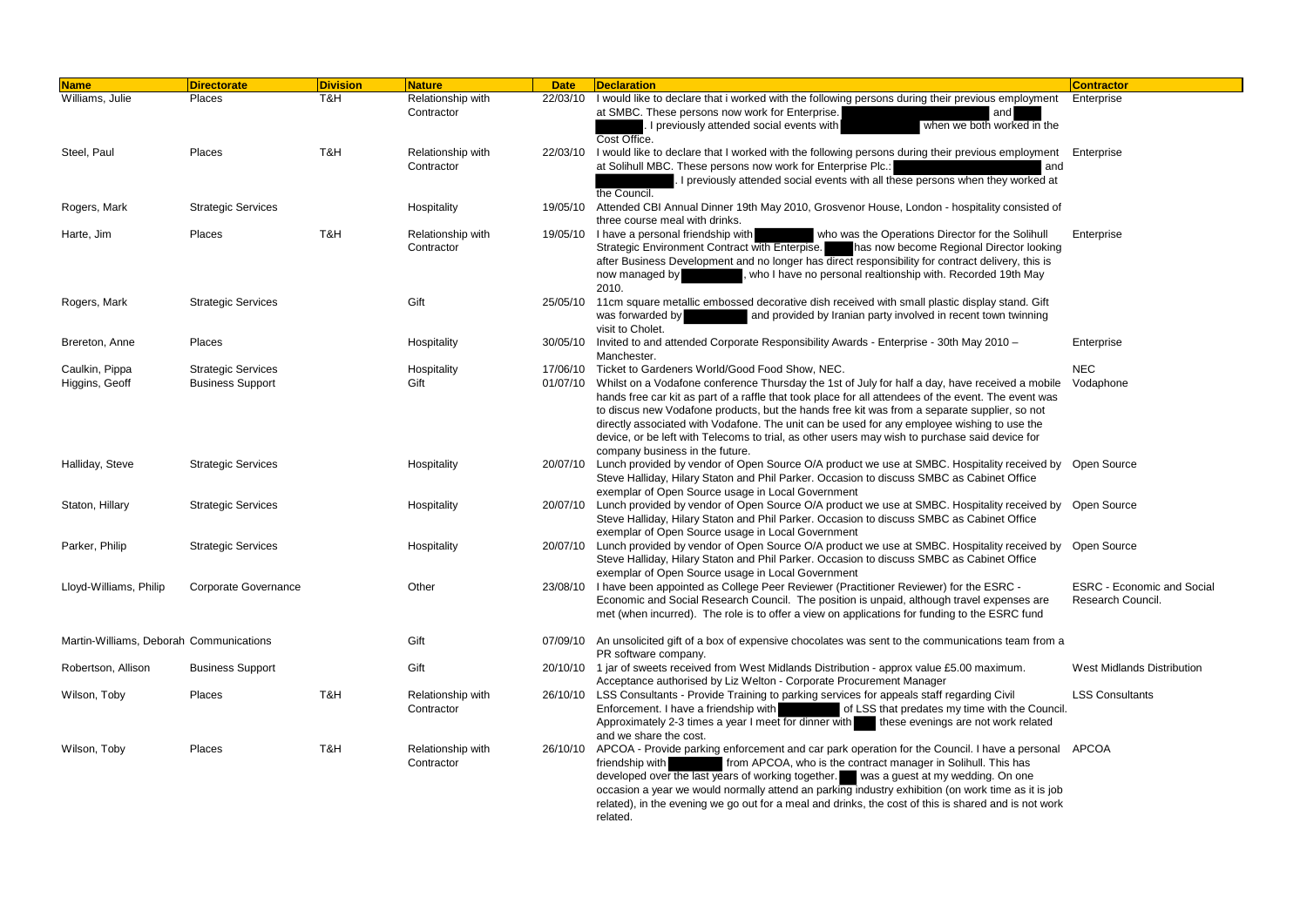| <b>Name</b>                 | Directorate                                | <b>Division</b>            | <b>Nature</b>                       | <b>Date</b>  | <b>Declaration</b>                                                                                                                                                                                                                                                                                                                                                                                                                  | <b>Contractor</b>           |
|-----------------------------|--------------------------------------------|----------------------------|-------------------------------------|--------------|-------------------------------------------------------------------------------------------------------------------------------------------------------------------------------------------------------------------------------------------------------------------------------------------------------------------------------------------------------------------------------------------------------------------------------------|-----------------------------|
| Wilson, Toby                | Places                                     | T&H                        | Relationship with<br>Contractor     | 26/10/10     | APCOA - I meet on an adhoc basis with either<br>to discuss operation<br>issues within the car parks. These meetings are often held in Costa Coffee or in the APCOA<br>office in Mell Square. APCOA Provide Coffee at there expense, although I often provide drinks at<br>my own personal expense and do not claim these cost back from the Council.                                                                                | <b>APCOA</b>                |
| Wilson, Toby                | Places                                     | T&H                        | Relationship with<br>Contractor     | 26/10/10     | APCOA - Parkex April 2010 visited with APCOA, while the exhibition was at no cost to the Council APCOA<br>a hotel room was arranged for Myself and<br>by APCOA. APCOA (<br>were<br>reimbursed in cash at the time by<br>and Myself, we have not claimed this cost back<br>from the Council                                                                                                                                          |                             |
| Wilson, Toby                | Places                                     | T&H                        | Relationship with<br>Contractor     | 26/10/10     | Bristow & Sutor - I meet with<br>3 - 4 times a year to review contract performance. This<br>meeting is orchestrated by Procurement. I have know<br>for 3 years and performs the role<br>of an informal mentor. I go for a coffee with after the meeting, and counts as my lunch<br>and I share the cost of the coffee. I have not claimed any cost back from the Council.<br>break.                                                 | <b>Bristow &amp; Sutor</b>  |
| Harte, Jim                  | Places                                     | T&H                        | Hospitality                         |              | 29/10/10 I have been invited to the LARAC wards on the 3rd November which involves an evening meal.                                                                                                                                                                                                                                                                                                                                 |                             |
| Newman, Carl                | Places                                     | T&H                        | Relationship with<br>Contractor     |              | 29/10/10 APCOA Enforcement and Parking operator for SMBC. Over the course of the Contract with<br>APCOA I formed a personal freindship with the contract Manager<br>we have attended<br>both work related events (exibitions) and Private family functions (wedding Baptism) any costs<br>incurred (travel food drink) are shared on a equal basis with my share from my own income and<br>are not claimed back from SMBC.          | <b>APCOA</b>                |
| Newman, Carl                | Places                                     | T&H                        | Relationship with<br>Contractor     | 29/10/10     | APCOA. Some operational meetings that are not held in the Council house are often held and<br>hosted by APCOA in either their office or Costa Coffee, In these instances the majority of drinks<br>are either provided and paid for by APCOA. Although on some occasions I pay from my own<br>expense and do not reclaim these costs                                                                                                | <b>APCOA</b>                |
| Newman, Carl                | Places                                     | T&H                        | Relationship with<br>Contractor     |              | 29/10/10 APCOA Parking Exhibition April 2010, Hotel Accommodation was sourced and arranged by<br>APCOA but was reimbursed by myself out of my own income and not reclaimed from SMBC.                                                                                                                                                                                                                                               | <b>APCOA</b>                |
| O'Mullane, Mark             | <b>Strategic Services</b>                  | <b>Business</b><br>Support | Relationship with<br>Contractor     |              | 08/11/10 We are interviewing on Monday 8th November for the Strategic Property Advice Framework<br>contract. I am sitting on the interview panel, one of the consultancies to be interviewed is GVA<br>Grimley, my previous employer.                                                                                                                                                                                               | <b>GVA Grimley</b>          |
| Hayward, Carol              | <b>Business Support</b>                    |                            | Gift                                |              | 18/11/10 Flowers sent by customer with a card saying: 'Just a small token to say thank you for all your<br>help, i do appreciate everything you have done'. Julie Bruce                                                                                                                                                                                                                                                             |                             |
| Welton, Liz<br>Wilson, Toby | <b>Strategic Services</b><br><b>Places</b> | Commissioning<br>T&H       | Relationship with<br>Gift           | 19/11/10 lam | of the owner of PFB vehicle hire.<br>to<br>03/12/10 Christmas gift box delivered to the Parking Services Team from Bristow & Sutor Bailiffs consisting Bristow & Sutor Bailiffs<br>of 10 desk calendars, 12 pens, two personalised calendars (<br>postit pads, 1 tin of celebrations sweets and 2 BTLs wine. Sweets, calendars, pads distributed<br>amongst staff on the 5th floor. Wine to be presented to the Directorate office. | PFB (vehicle hire company). |
| Ewens, Bob                  | Corporate Governance                       | <b>Legal Services</b>      | Interest in a Planning<br>Agreement |              | 07/12/10 The Nag's Head, Hockley Heath planning application number 2010/1755. I have been asked to<br>draft and complete a Section 106 Agreement in relation to the above application. My car is parked<br>in the car park to the PH during the day and completion of the Agreement is contrary to that.                                                                                                                            |                             |
| Tovey, Paul                 | Places                                     | T&H                        | Gift                                |              | 09/12/10 Three Uni-part desk calendars, two pocket diaries and a small box of McVities Christmas Biscuits Dorman VMS<br>were left for my attention at the Council House reception whilst i was on leave. No prior contact<br>was made by the Company Dorman VMS sign supplier, to inform me that these gifts coming in.                                                                                                             |                             |
| Harte, Jim                  | <b>Places</b>                              | T&H                        | Hospitality                         |              | 09/12/10 Invite to the Annual Chartered Institute of Highways & Transportation Luncheon by<br>of Enterprise - 10th December 2010.                                                                                                                                                                                                                                                                                                   | Enterprise                  |
| Kaur, Sam                   | <b>Strategic Services</b>                  | Financial<br>Operations    | Gift                                |              | 15/12/10 Received a gift from<br>@ Barclays Bank a gift of two cinema tickets one Adult and Barclays Bank<br>one Child and a box of Thortons Classic chocolates for<br>birthday. I will be sharing<br>the chocolates with all of my team members within OPPS and FS&C and taking<br>to the<br>cinema as a birthday treat.                                                                                                           |                             |
| Boyd, Heather               | <b>Strategic Services</b>                  | Procurement                | Gift                                |              | 21/12/10 A Christmas gift of a box of Thorntons Chocolates from corporate supplier - Immediate Solutions. Immediate Solutions                                                                                                                                                                                                                                                                                                       |                             |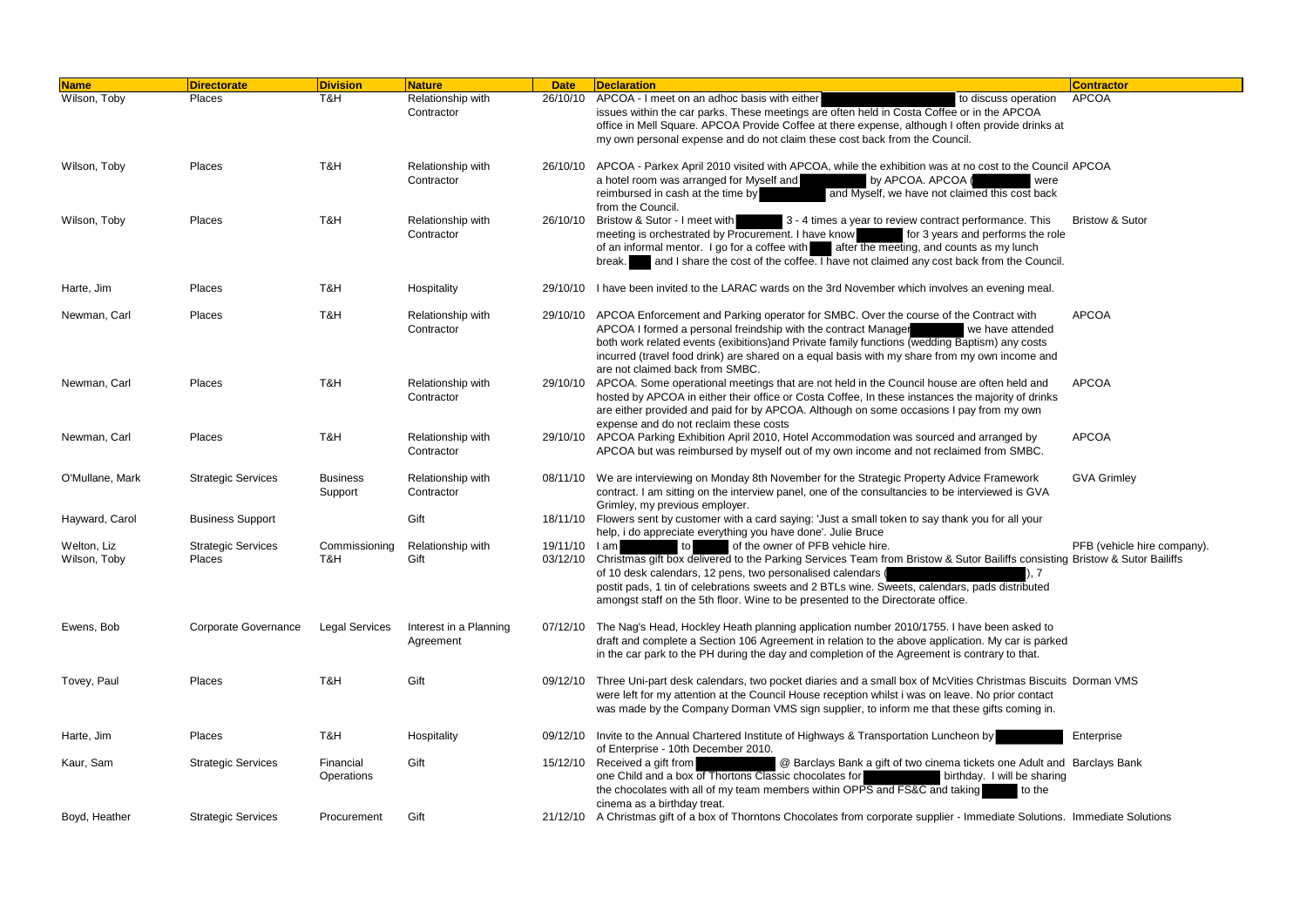| <b>Name</b>      | <b>Directorate</b>             | <b>Division</b>                     | <b>Nature</b>                               | <b>Date</b> | Declaration                                                                                                                                                                                                                                                                                                                                                                                                                                                                                                                                     | <b>Contractor</b>                                           |
|------------------|--------------------------------|-------------------------------------|---------------------------------------------|-------------|-------------------------------------------------------------------------------------------------------------------------------------------------------------------------------------------------------------------------------------------------------------------------------------------------------------------------------------------------------------------------------------------------------------------------------------------------------------------------------------------------------------------------------------------------|-------------------------------------------------------------|
| Covington, Zoe   | Governance                     | <b>Internal Audit</b>               | Gift                                        |             | 31/01/11 On 31-01-2011 I was offered a bouquet of flowers and chocolates by a member of the public,                                                                                                                                                                                                                                                                                                                                                                                                                                             |                                                             |
|                  |                                |                                     |                                             |             | following the outcome of a standards investigation into her complaint about the conduct of<br>a parish councillor. I was the investigating officer for this complaint. I declined these gifts - approx                                                                                                                                                                                                                                                                                                                                          |                                                             |
| Rogers, Mark     | <b>Chief Executives</b>        |                                     | Hospitality                                 | 15/02/11    | value £20.<br>I wish to declare that I am attending a dinner this evening at the invitation of JaguarLandRover<br>(JLR). It has been organised to thank the Council (in the form of the Leader and myself) for the<br>support we have given so far in backing the company's bid for resources from the Government                                                                                                                                                                                                                               | JaguarLandRover (JLR)                                       |
|                  |                                |                                     |                                             |             | via an application to the Regional Growth Fund. The dinner is also designed to enable further<br>exploration of how JLR and the Council can work together for the benefit of the residents of the<br>Borough. I am clear that there is no personal benefit to be gained by this invitation (other than a<br>dinner) and that I consider that I am acting in good faith in the interests of both the Council and its<br>residents. Nonetheless, I consider this a form of engagement that should be entered onto our<br>register of hospitality. |                                                             |
| Pearshouse, Ruth | <b>Customer Services</b>       | <b>Business</b><br>Transformation   | Gift                                        | 21/03/11    | As a thank you gesture from the owner of Patrol Alarms,<br>I was given a bottle of<br>Baileys. They had not received any payment for the work completed on the Bluebell Centre. I<br>made a few enquiries and telephone calls which resulted in them receiving their payment.                                                                                                                                                                                                                                                                   | <b>Patrol Alarms</b>                                        |
| Thomas, Neal     | Places                         | T&H                                 | Hospitality                                 | 21/03/11    | The Chartered Institution of Highways and Transportation WM Annual Dinner. Guest of Ringway<br>Infrastructure Services Ltd together with Derek Lawlor, Adrian Matthews and David Hanger.                                                                                                                                                                                                                                                                                                                                                        | <b>Ringway Infrastructure Services</b><br>Ltd               |
| Lawlor, Derek    | Places                         | T&H                                 | Hospitality                                 | 24/03/11    | Attendance at Chartered Institution of Highways and Transportation WM Annual Dinner on 24th<br>March 2011.                                                                                                                                                                                                                                                                                                                                                                                                                                      |                                                             |
| Hanger, David    | Places                         | T&H                                 | Hospitality                                 | 25/03/11    | Attendance at Chartered Institution of Highways and Transportation annual dinner at Manor Hotel Ringway Infrastructure Services<br>Meriden on 24/3/11. Hospitality supplied by Ringway Highway Services.                                                                                                                                                                                                                                                                                                                                        | Ltd                                                         |
| Oakes, Aidan     | Resources                      |                                     | Gift                                        | 01/04/11    | Patrol Alarms were encountering difficulties in receiving payment for works undertaken at the<br>Bluebell Centre. I asked the Council's Building Design Group (Contract Client) if they could<br>encourage the contractor to release the outstanding funds. The MD of the company presented<br>me with a bottle of Scotch when he received payment.                                                                                                                                                                                             | <b>Patrol Alarms</b>                                        |
| Rogers, Mark     | <b>Chief Executives</b>        |                                     | Gift                                        | 11/04/11    | Gifts received from Swedish visitors from the southern town of Växjö with whom we're in<br>partnership (Education Department); 1 Golfing umbrella - night scene of Växjö (value unknown).<br>1 glass frog - yellow and red colouring - advised by Swedish delegation that it's one of only 100<br>manufactured (value unknown). Handed over to Civic Suite.                                                                                                                                                                                     |                                                             |
| Rowley, Tammy    | Places                         | T&H                                 | Relationship with<br>employee of contractor | 20/04/11    | will be working for ERS (agency of Enterprise) during the summer of 2011 and<br>University term breaks herewith.                                                                                                                                                                                                                                                                                                                                                                                                                                | Enterprise                                                  |
| Halliday, Steve  | <b>Business Transformation</b> |                                     | <b>Financial Interest</b>                   |             | 08/08/2011 Oracle Ltd have invited me to speak at a conference. In conversation with my line manager (Paul Oracle<br>Johnson) and Head of Procurement we have agreed that I will do this for a fee of £500, paid to<br>SMBC. As we buy goods and services from Oracle, and have a major contract with them, we<br>thought it wise to declare this, although there is no personal financial benefit for myself.                                                                                                                                  |                                                             |
| Strang, David    | Places                         | <b>Transport Policy Hospitality</b> |                                             | 31/10/11    | Highway Magazine Awards Dinner at Royal garden Hotel Kensington, London. ANITA Project<br>short listed for Major Scheme ward. Invitaion from Jim Harte's office via partner consultants<br>WSP/Ringway                                                                                                                                                                                                                                                                                                                                          | <b>Ringway Infrastructure Services</b><br>Ltd<br><b>WSP</b> |
| Mayhew, Emma     | Resources                      | Customer<br>Services                | Hospitality                                 | 02/11/11    | Customer Services and IT Apps hosted John Lewis Partnership last week as a result of Oracle<br>approaching us to be a reference site for CRM. We unexpectedly received 4 boxes of chocolates<br>and a thank you card from the John Lewis team. Looking at their website the chocolates appear<br>to have a retail value of £12 each so total value of £48.                                                                                                                                                                                      | John Lewis Partnership                                      |
| Tolley, John     | Resources                      | Financial<br>Operations             | Hospitality                                 | 09/11/11    | Receipt of bottle of wine from Barclays Bank. Authorised by: Julie Cooper, Central Accountancy<br>Manager, Financial Operations                                                                                                                                                                                                                                                                                                                                                                                                                 | <b>Barclays Bank</b>                                        |
| Staton, Hilary   | Resources                      | <b>ICT Services</b>                 | Hospitality                                 | 06/12/11    | I have been invited to a Royal garden party on 29th May, 2012 by the West Midlands Lieutenancy West Midlands Lieutenancy<br>in appreciation of the fact that ICT Services have provided support for their IT equipment over a<br>number of years. Steve Halliday, my line manager, has authorised the acceptance                                                                                                                                                                                                                                |                                                             |
| Slater, Mike     | Resources                      | <b>ICT Services</b>                 | Hospitality                                 |             | 15/12/11 A box of Green & Blacks Chocolates from Opentext (Goldstar) addressed to<br>Donated to the Looked after Children Xmas collection.                                                                                                                                                                                                                                                                                                                                                                                                      | Opentext (Goldstar)                                         |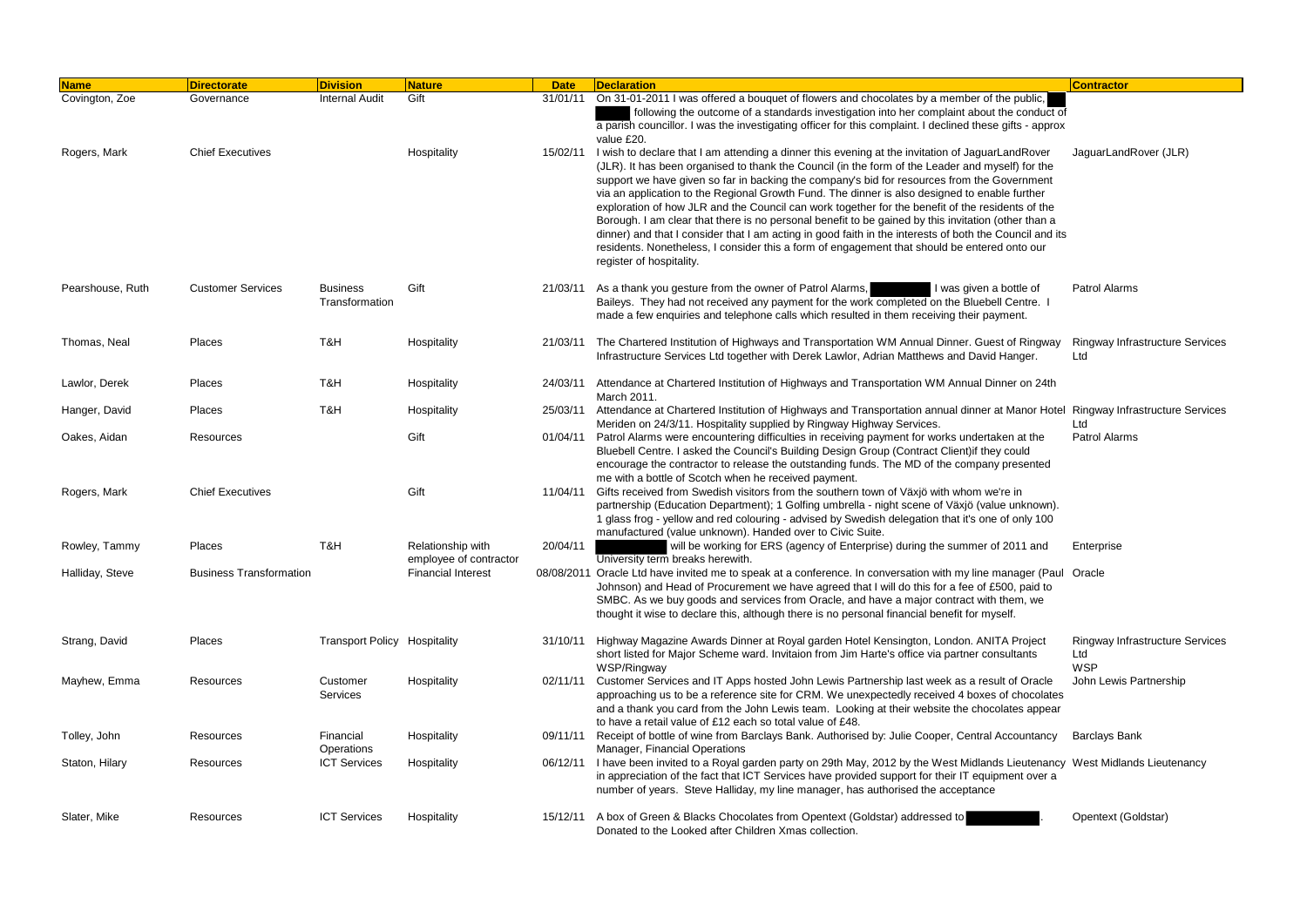void any<br>ny line manager, Treasured Memories

| <b>Name</b>        | <b>Directorate</b>                       | <b>Division</b>                                       | <b>Nature</b>                   | <b>Date</b>   | Declaration                                                                                                                                                                                                                                                                                                                                                                                                                                                                                                                                                    | <b>Contractor</b> |
|--------------------|------------------------------------------|-------------------------------------------------------|---------------------------------|---------------|----------------------------------------------------------------------------------------------------------------------------------------------------------------------------------------------------------------------------------------------------------------------------------------------------------------------------------------------------------------------------------------------------------------------------------------------------------------------------------------------------------------------------------------------------------------|-------------------|
| Booth, Peter       | <b>Business Transformation</b>           | Corporate<br>Procurement<br>Service                   | Interest in a contract          | 20/01/12      | I have no interests to declare regarding non-financial or financial interests under the Council's<br>Code of Conduct including interests which by law I am required to declare under Section 117 of<br>the Local Government Act 1972.                                                                                                                                                                                                                                                                                                                          |                   |
| Boyd, Heather      | <b>Business Transformation</b>           | Corporate<br>Procurement                              | Interest in a contract          | 20/01/12      | No interest to declare.                                                                                                                                                                                                                                                                                                                                                                                                                                                                                                                                        |                   |
| Welton, Liz        | <b>Business Transformation</b>           | Corporate<br>Procurement                              | Interest in a contract          | 20/01/12   am | to the Managing Director of PFB self drive's                                                                                                                                                                                                                                                                                                                                                                                                                                                                                                                   |                   |
| Glenn, Carol       | <b>Business Transformation</b>           | Corporate<br>Procurement                              | Interest in a contract          |               | 23/01/12 Nothing to Declare                                                                                                                                                                                                                                                                                                                                                                                                                                                                                                                                    |                   |
| Harvey, Jane       | Resources                                | <b>Connect Contact Hospitality</b><br>Centre          |                                 |               | 24/01/12 Lyn Butler and I have both been invited by Solihull Discovery Walks for a evening meal to thank<br>them for their hard work and contribution to service delivery for the residents of Solihull. Discovery<br>Walks is a volunteer organisation that works in conjunction with SMBC to deliver these walks to<br>all residents within the Borough. The invitation is for a meal which is scheduled to take place on<br>8th February @ 6:30PM. This has been approved by both Angela Young (Team Leader) and<br>Emma Mayhew (Customer Services Manager) |                   |
| Butler, Lyn        | Resources                                | <b>Connect Contact Hospitality</b><br>Centre          |                                 | 24/01/12      | Jane Harvey and I have both been invited by Solihull Discovery Walks for a evening meal to<br>thank them for their hard work and contribution to service delivery for the residents of Solihull.<br>Discovery Walks is a volunteer organisation that works in conjunction with SMBC to deliver these<br>walks to all residents within the Borough. The invitation is for a meal which is scheduled to take<br>place on 8th February @ 6:30PM. This has been approved by both Angela Young (Team Leader)<br>and Emma Mayhew (Customer Services Manager)         |                   |
| Robertson, Allison | <b>Business Transformation Corporate</b> | Procurement                                           | Interest in a contract          | 27/01/12 None |                                                                                                                                                                                                                                                                                                                                                                                                                                                                                                                                                                |                   |
| Hill, Jackie       | <b>Business Transformation</b>           | Corporate<br>Procurement                              | Interest in a contract          |               | 31/01/12 Nil return                                                                                                                                                                                                                                                                                                                                                                                                                                                                                                                                            |                   |
| Churchard, Derek   | <b>Business Transformation Corporate</b> | Procurement                                           | Interest in a contract          |               | 08/02/12 Nothing to Declare                                                                                                                                                                                                                                                                                                                                                                                                                                                                                                                                    |                   |
| Rogers, Mark       | <b>Chief Executive</b>                   |                                                       | Hospitality                     |               | 17/02/12 17 Nov 2011; business lunch with<br>CE NEC, Peel's Restaurant, Hampton Manor,<br>Solihull.                                                                                                                                                                                                                                                                                                                                                                                                                                                            |                   |
| Rogers, Mark       | <b>Chief Executive</b>                   |                                                       | Hospitality                     |               | 17/02/12 28 November 2011; business lunch with<br>Senior Partner KPMG, Fourteen<br>Restaurant, KPMG Offices, 15 Canada Square, London                                                                                                                                                                                                                                                                                                                                                                                                                          |                   |
| Rogers, Mark       | <b>Chief Executive</b>                   |                                                       | Hospitality                     | 17/02/12      | 9th February 2012, guest of Deloitte MCS Limited, at SOLACE Annual Charity Dinner - The<br>Brewery, London.                                                                                                                                                                                                                                                                                                                                                                                                                                                    |                   |
| Rogers, Mark       | <b>Chief Executive</b>                   |                                                       | Hospitality                     |               | 17/02/12 Guests of Deloitte MCS Limeted, at SOLACE Annal Charity Dinner - The brewery, London.                                                                                                                                                                                                                                                                                                                                                                                                                                                                 |                   |
| Rogers, Mark       | <b>Chief Executive</b>                   |                                                       | Hospitality                     | 14/03/12      | 14 March - guest of LGC; Awards dinner, 14th March 2012, Grosvenor House Hotel, Park Lane,<br>London W1K 7TN                                                                                                                                                                                                                                                                                                                                                                                                                                                   |                   |
| Hull, Gordon       | Places                                   | Environmental<br>Services,<br>Bereavement<br>Services | Interest in a contract          | 16/03/12      | works for a company named Treasured Memories, this company supplies the<br>Council's Bereavement Service with a range of memorial products. In order to avoid any<br>allegations of impropriety all purchse orders and invoices will be authorised by my line manager,<br>Alan Brown Head of Envronmental Services.                                                                                                                                                                                                                                            | Treasured         |
| Barr, Chris        | Places                                   | Environmental<br>Services                             | Relationship with<br>contractor | 16/03/12      | Please note the following relationships with our contractor Enterprise still stand:                                                                                                                                                                                                                                                                                                                                                                                                                                                                            | Enterprise        |
| Palfrey, Donna     | Places                                   | Environmental<br>Management                           | Relationship with<br>contractor |               | works as a HGV driver for Enterprise Managed Services waste<br>16/03/12 My partner<br>collection services in Solihull.                                                                                                                                                                                                                                                                                                                                                                                                                                         | Enterprise        |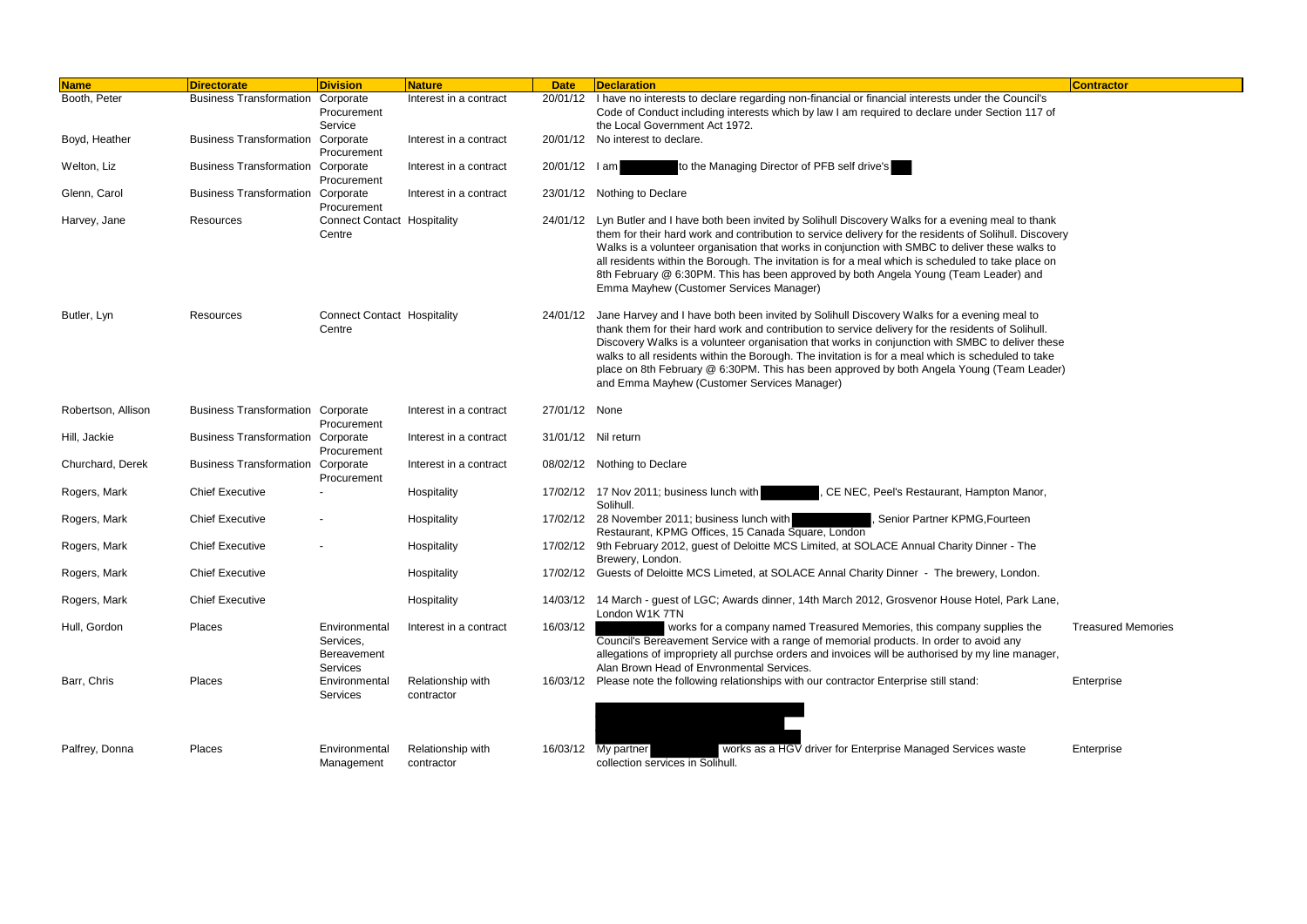| <b>Name</b>            | <b>Directorate</b>             | <b>Division</b>                       | <b>Nature</b>                          | <b>Date</b>      | <b>Declaration</b>                                                                                                                                  | <b>Contractor</b>         |
|------------------------|--------------------------------|---------------------------------------|----------------------------------------|------------------|-----------------------------------------------------------------------------------------------------------------------------------------------------|---------------------------|
| Brown, Alan            | <b>Places</b>                  | Environmental                         | Relationship with                      | 16/03/12         | Used to work at SMBC with two employees of Enterprise:                                                                                              | Enterprise                |
|                        |                                | <b>Services</b>                       | contractor                             |                  |                                                                                                                                                     |                           |
|                        |                                |                                       |                                        |                  |                                                                                                                                                     |                           |
|                        |                                |                                       |                                        |                  |                                                                                                                                                     |                           |
|                        |                                |                                       |                                        |                  | Neither of these people work for Enterprise on the SEC within Solihull                                                                              |                           |
| Rowley, Tammy          | <b>Places</b>                  | Environmental<br>Management           | <b>Relationship with</b>               | 16/03/12         |                                                                                                                                                     | Enterprise                |
|                        |                                |                                       | contractor                             |                  |                                                                                                                                                     |                           |
|                        |                                |                                       |                                        |                  |                                                                                                                                                     |                           |
|                        |                                |                                       |                                        |                  |                                                                                                                                                     |                           |
| Morley, Danuta         | People                         | Environmental<br>maintenance          | Hospitality                            |                  | 16/03/12 Nothing to declare                                                                                                                         |                           |
| Wood, Kalen            | Places                         | Environmental                         | <b>Hospitality</b>                     | 16/03/12         | I can confirm that I have no conflicts of interest and have received no hospitality or gifts.                                                       |                           |
| Paget, Royston         | Places                         | <b>Bereavement</b>                    | <b>Hospitality</b>                     | 16/03/12         | No Hospitality received.                                                                                                                            |                           |
| Gillett, Christopher   | Places                         | EM - waste and                        | <b>Hospitality</b>                     | 16/03/12         | Nothing to declare                                                                                                                                  |                           |
| Hull, Gordon           | <b>Places</b>                  | Environmental                         | Other                                  | 16/03/12         | works for a company named Treasured Memories, this company supplies the                                                                             | <b>Treasured Memories</b> |
|                        |                                | Services,                             |                                        |                  | Council's Bereavement Service with a range of memorial products. In order to avoid any                                                              |                           |
|                        |                                | <b>Bereavement</b><br><b>Services</b> |                                        |                  | allegations of impropriety all purchase orders and invoices will be authorised by my line manager,<br>Alan Brown, Head of Environmental services.   |                           |
| Palfrey, Donna         | Places                         | Environmental                         | <b>Relationship with</b>               | 19/03/12         | works as a HGV driver for Enterprise Managed Services waste                                                                                         | Enterprise                |
|                        |                                | Management                            | Contractor                             |                  | collection services in Solihull.                                                                                                                    |                           |
| Hawkins, Steven        | Places                         | Waste and                             | <b>Hospitality</b>                     |                  | 19/03/12 None received                                                                                                                              |                           |
| Palfrey, Donna         | <b>Places</b>                  | Environmental                         | Hospitality                            | 19/03/12 None    |                                                                                                                                                     |                           |
| Hawkins, Steven        | Places                         | Management<br>Waste and               | Relationship with                      |                  | 19/03/12 I do not have any relationship with any of our contractors                                                                                 |                           |
| Brown, Alan            | places                         | Environmental                         | <b>Relationship with</b>               | 19/03/12         | Used to work at SMBC with two employees of Enterprise:                                                                                              | Enterprise                |
|                        |                                | <b>Services</b>                       | Contractor                             |                  |                                                                                                                                                     |                           |
|                        |                                |                                       |                                        |                  |                                                                                                                                                     |                           |
|                        |                                |                                       |                                        |                  |                                                                                                                                                     |                           |
|                        |                                |                                       |                                        |                  | Neither of these people work for Enterprise on the SEC within Solihull                                                                              |                           |
| Brown, Alan            | <b>Places</b>                  | Environmental                         | Hospitality                            | 19/03/12         | I confirm I have not received any gifts or hospitality linked to the SEC through the contractor                                                     |                           |
|                        |                                | <b>Services</b>                       |                                        |                  | Enterprise                                                                                                                                          |                           |
| Webber, Rebecca        | <b>Places</b>                  | Environmental                         | Hospitality                            |                  | 19/03/12 I have not received any hospitality                                                                                                        |                           |
| <b>Tipping, Dave</b>   | Places                         | Management<br>Environmental           | <b>Hospitality</b>                     | 19/03/12 None    |                                                                                                                                                     |                           |
|                        |                                | Management                            |                                        |                  |                                                                                                                                                     |                           |
| Kentish, Sue           | <b>Business Transformation</b> | Waste and                             | Interest in a contract /               |                  | 19/03/12 I have not received any hospitality and have no relationship with contractors                                                              |                           |
|                        |                                | Recycling                             | hospitality                            |                  |                                                                                                                                                     |                           |
| <b>Tipping, Dave</b>   | Places                         | Environmental<br>Management           | <b>Relationship with</b><br>Contractor | 19/03/12 None    |                                                                                                                                                     |                           |
| Morley, Danuta         | Places                         | Environmental                         | <b>Relationship with</b>               | 19/03/12 None    |                                                                                                                                                     |                           |
|                        |                                | Management                            | Contractor                             |                  |                                                                                                                                                     |                           |
| Rowley, Tammy          | Places                         | Environmental                         | <b>Hospitality</b>                     | 19/03/12 Nothing |                                                                                                                                                     |                           |
|                        |                                | Management                            |                                        |                  |                                                                                                                                                     |                           |
| Hevey, Craig           | <b>Resources</b>               | <b>ICT Applications Hospitality</b>   |                                        |                  | 19/03/12 Dinner with Oracle, to celebrate the success of the cost saving, in the house Oracle system                                                | Oracle                    |
| <b>Halliday, Steve</b> | <b>Resources</b>               | Support<br><b>ICT</b>                 | <b>Hospitality</b>                     |                  | upgrade. Approved by director of resources.<br>19/03/12 Dinner with Oracle, to celebrate the success of the cost saving, in the house Oracle system | Oracle                    |
|                        |                                |                                       |                                        |                  | upgrade. Approved by director of resources.                                                                                                         |                           |
| Barr, Chris            | Place                          | environmental                         | <b>Relationship with</b>               |                  | 19/03/12 Please note the following relationships with our contractor Enterprise still stand:                                                        | <b>Enterprise</b>         |
|                        |                                | <b>Services</b>                       | Contractor                             |                  | - Previous work colleague                                                                                                                           |                           |
|                        |                                |                                       |                                        |                  | - Previous work colleague                                                                                                                           |                           |
|                        |                                |                                       |                                        |                  | previous work colleague                                                                                                                             |                           |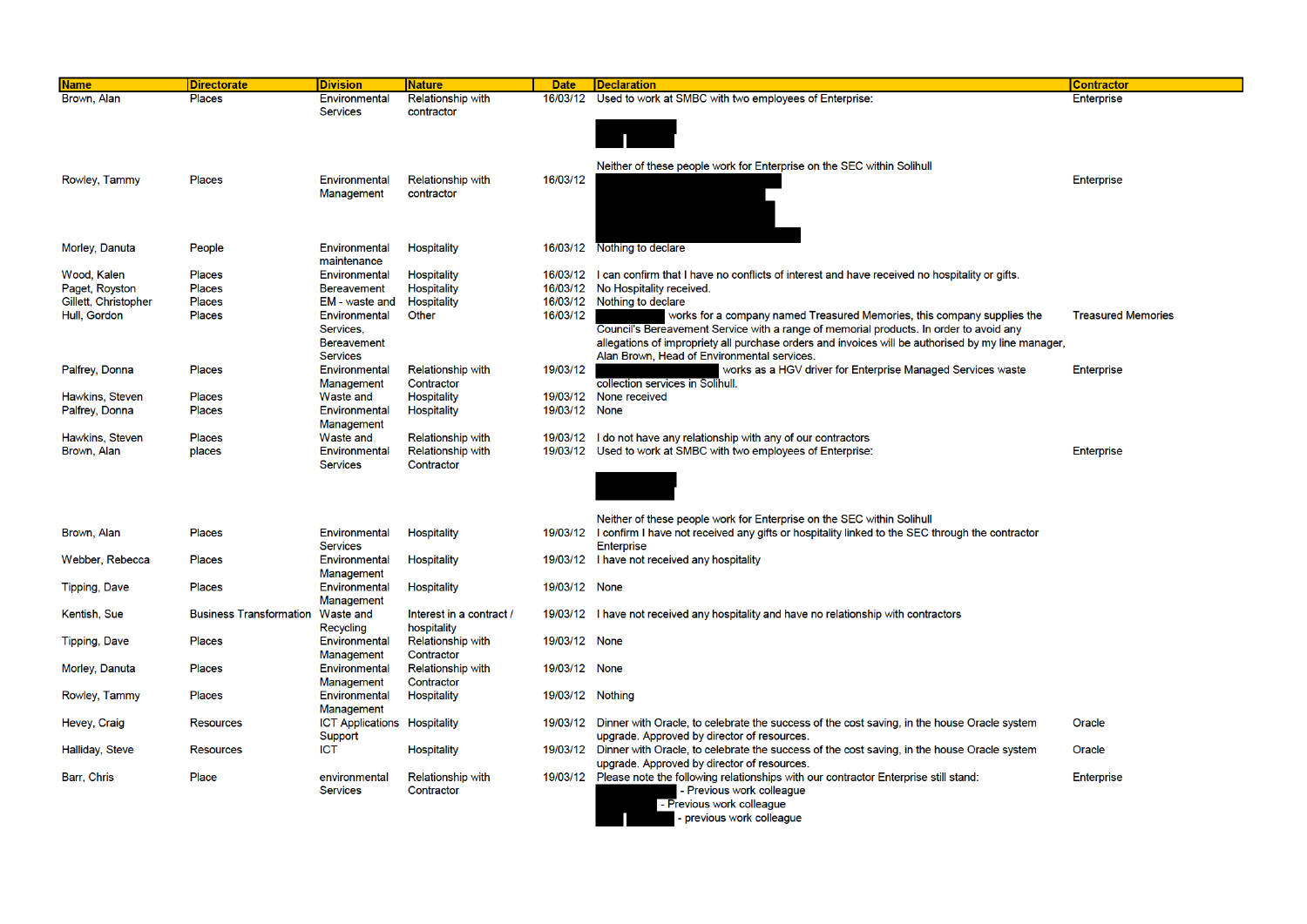| 19/03/12<br>Places<br>Environmental<br>Relationship with<br>Enterprise<br>Management<br>Contractor<br><b>ICT</b><br>20/03/12 Dinner with Oracle, to celebrate the success of the cost saving, in the house Oracle system<br>Prasad Rapolu, Krishna<br>Hospitality<br>Resources<br>upgrade. Approved by director of resources.<br><b>ICT</b><br>Dinner with Oracle, to celebrate the success of the cost saving, in the house Oracle system<br>Parker, Philip<br>Hospitality<br>20/03/12<br>Oracle<br>Resources<br>upgrade. Approved by director of resources.<br><b>ICT</b><br>20/03/12 Dinner with Oracle, to celebrate the success of the cost saving, in the house Oracle system<br>Sanders, Mark<br>Hospitality<br>Oracle<br>Resources<br>upgrade. Approved by director of resources.<br><b>ICT</b><br>20/03/12 Invitation and acceptance of a meal paid for by Oracle UK on Wednesday 21/03/2012<br>Hospitality<br>Duddy, Jane<br>Resources<br>Interest in a contract /<br>Rayner, Paul<br>Cemeteries<br>20/03/12<br>Nothing to declare<br>Places<br>hospitality<br>Hussain Raf<br><b>Business Transformation</b><br><b>ICT</b><br>20/03/12 Dinner with Oracle, to celebrate the success of the cost saving, in the house Oracle system<br>Oracle<br>Hospitality<br>upgrade.<br><b>ICT</b><br>Smith, Mike<br>Hospitality<br>20/03/12 Dinner with Oracle, to celebrate the success of the cost saving, in the house Oracle system<br>Oracle<br>Resources<br>upgrade. Approved by director of resources.<br><b>ICT</b><br>21/03/12 Dinner with Oracle, to celebrate the success of the cost saving, in the house Oracle system<br>Hospitality<br>Oracle<br>Cherukuri, Raja<br>Resources<br>upgrade. Approved by director of resources.<br><b>ICT</b><br>Agerwalla, Subhash<br>Hospitality<br>22/03/12 Dinner with Oracle, to celebrate the success of the cost saving, in the house Oracle system<br>Oracle<br>Resources<br>upgrade. Approved by director of resources.<br><b>ICT</b><br>02/04/12 Dinner with Oracle, to celebrate the success of the cost saving, in the house Oracle system<br>Horsley, Sean<br>Hospitality<br>Oracle<br>Resources<br>upgrade. Approved by director of resources.<br>05/04/12 A45 Corridor Project Dinner on 4th April - Airport<br>Places<br>Highways<br>Hospitality<br>12/04/12 A45 Corridor Project Team Dinner - 4th April, 2012 - hospitality by Birmingham Airport -<br>Lawlor, Derek<br>Hospitality<br>Places<br>Highways<br>authorised by Service Director<br>Mayor's Office<br>Ticket to see Cirque due Soleil on Saturday 21 April given by St John's Hotel, Solihull. We<br><b>Stephens Elaine</b><br>Hospitality<br>Governance<br>23/04/12<br>attended a meeting at St john's hotel on Friday 20 April to discuss potentially holding the Mayor's<br>ball at st john's in2013 (I have no part in the decision of the venue - the Mayor makes this<br>Decision). At the end of the meeting I was invited to take up a ticket for someone who had fallen<br>ill and no longer able to go to the performance on the next day. I believe that the St John's Hotel<br>may not even have paid for these themselves but were given them by the NIA as a thank you.<br>Value: Aprox £25 if the ticket was bought.<br>25/04/12 Guest of Birmingham Chamber of Commerce; Annual dinner and awards, 25 April 2012, ICC,<br>Birmingham Chamber of<br>Rogers, Mark<br>Governance<br>Hospitality<br>Commerce<br>Birmingham<br>Powar, Kiran<br>16/05/12 Powar Tents is my husbands business and is hired to put up marquees for various events for<br>Relationship with<br>Powar tents<br>Resources<br>Income and<br>different departments<br>Awards<br>contractor<br><b>ICT</b><br>30/07/12 Participation in the IBM / SOCITM sponsored "Top Talent programme". The aim of this initiative is<br>Hospitality<br>Philip J Parker<br>Resources<br>to help equip future ICT transformation leaders with the skills, knowledge and confidence to effect<br>meaningful change in their own organisation.<br>Three 2 day events over 6 months in 2012:- Two are at IBM premises. Final event is at the<br>SOCITM Conference. During the programme 3 x 1 hr coaching sessions are provided by IBM<br>coaches.<br>Authorised by Hilary Staton and Steve Halliday.<br>31/07/12 14 March - guest of LGC; Awards dinner, 14th March 2012, Grosvenor House Hotel, Park Lane, LGC<br>Rogers, Mark<br>Governance<br>Hospitality<br>London W1K 7TN<br>01/08/12 Guest of Birmingham Chamber of Commerce; Annual dinner and awards, 25 April 2012, ICC,<br>Hospitality<br>Birmingham Chamber of<br>Rogers, Mark<br>Governance<br>Commerce<br>Birmingham<br><b>Town Centre</b><br>10/08/12 For my wedding a community groups member has given me a tapestry with our wedding date on<br>Places<br>Non-financial interest<br>Leonard, Becki<br>it. I work quite closely with the Shirley Town Centre Partnership as part of my job. This gift has<br>Management | <b>Name</b>   | <b>Directorate</b> | <b>Division</b> | <b>Nature</b> | <b>Date</b> | <b>Declaration</b>                                          | <b>Contractor</b> |
|---------------------------------------------------------------------------------------------------------------------------------------------------------------------------------------------------------------------------------------------------------------------------------------------------------------------------------------------------------------------------------------------------------------------------------------------------------------------------------------------------------------------------------------------------------------------------------------------------------------------------------------------------------------------------------------------------------------------------------------------------------------------------------------------------------------------------------------------------------------------------------------------------------------------------------------------------------------------------------------------------------------------------------------------------------------------------------------------------------------------------------------------------------------------------------------------------------------------------------------------------------------------------------------------------------------------------------------------------------------------------------------------------------------------------------------------------------------------------------------------------------------------------------------------------------------------------------------------------------------------------------------------------------------------------------------------------------------------------------------------------------------------------------------------------------------------------------------------------------------------------------------------------------------------------------------------------------------------------------------------------------------------------------------------------------------------------------------------------------------------------------------------------------------------------------------------------------------------------------------------------------------------------------------------------------------------------------------------------------------------------------------------------------------------------------------------------------------------------------------------------------------------------------------------------------------------------------------------------------------------------------------------------------------------------------------------------------------------------------------------------------------------------------------------------------------------------------------------------------------------------------------------------------------------------------------------------------------------------------------------------------------------------------------------------------------------------------------------------------------------------------------------------------------------------------------------------------------------------------------------------------------------------------------------------------------------------------------------------------------------------------------------------------------------------------------------------------------------------------------------------------------------------------------------------------------------------------------------------------------------------------------------------------------------------------------------------------------------------------------------------------------------------------------------------------------------------------------------------------------------------------------------------------------------------------------------------------------------------------------------------------------------------------------------------------------------------------------------------------------------------------------------------------------------------------------------------------------------------------------------------------------------------------------------------------------------------------------------------------------------------------------------------------------------------------------------------------------------------------------------------------------------------------------------------------------------------------------------------------------------------------------------------------------------------------------------------------------------------------------------------------------------------------------------------------------------------------------------------------------------------------------------------------------------------------------------------------------------------------|---------------|--------------------|-----------------|---------------|-------------|-------------------------------------------------------------|-------------------|
|                                                                                                                                                                                                                                                                                                                                                                                                                                                                                                                                                                                                                                                                                                                                                                                                                                                                                                                                                                                                                                                                                                                                                                                                                                                                                                                                                                                                                                                                                                                                                                                                                                                                                                                                                                                                                                                                                                                                                                                                                                                                                                                                                                                                                                                                                                                                                                                                                                                                                                                                                                                                                                                                                                                                                                                                                                                                                                                                                                                                                                                                                                                                                                                                                                                                                                                                                                                                                                                                                                                                                                                                                                                                                                                                                                                                                                                                                                                                                                                                                                                                                                                                                                                                                                                                                                                                                                                                                                                                                                                                                                                                                                                                                                                                                                                                                                                                                                                                                                                 | Rowley, Tammy |                    |                 |               |             |                                                             |                   |
|                                                                                                                                                                                                                                                                                                                                                                                                                                                                                                                                                                                                                                                                                                                                                                                                                                                                                                                                                                                                                                                                                                                                                                                                                                                                                                                                                                                                                                                                                                                                                                                                                                                                                                                                                                                                                                                                                                                                                                                                                                                                                                                                                                                                                                                                                                                                                                                                                                                                                                                                                                                                                                                                                                                                                                                                                                                                                                                                                                                                                                                                                                                                                                                                                                                                                                                                                                                                                                                                                                                                                                                                                                                                                                                                                                                                                                                                                                                                                                                                                                                                                                                                                                                                                                                                                                                                                                                                                                                                                                                                                                                                                                                                                                                                                                                                                                                                                                                                                                                 |               |                    |                 |               |             |                                                             |                   |
|                                                                                                                                                                                                                                                                                                                                                                                                                                                                                                                                                                                                                                                                                                                                                                                                                                                                                                                                                                                                                                                                                                                                                                                                                                                                                                                                                                                                                                                                                                                                                                                                                                                                                                                                                                                                                                                                                                                                                                                                                                                                                                                                                                                                                                                                                                                                                                                                                                                                                                                                                                                                                                                                                                                                                                                                                                                                                                                                                                                                                                                                                                                                                                                                                                                                                                                                                                                                                                                                                                                                                                                                                                                                                                                                                                                                                                                                                                                                                                                                                                                                                                                                                                                                                                                                                                                                                                                                                                                                                                                                                                                                                                                                                                                                                                                                                                                                                                                                                                                 |               |                    |                 |               |             |                                                             |                   |
|                                                                                                                                                                                                                                                                                                                                                                                                                                                                                                                                                                                                                                                                                                                                                                                                                                                                                                                                                                                                                                                                                                                                                                                                                                                                                                                                                                                                                                                                                                                                                                                                                                                                                                                                                                                                                                                                                                                                                                                                                                                                                                                                                                                                                                                                                                                                                                                                                                                                                                                                                                                                                                                                                                                                                                                                                                                                                                                                                                                                                                                                                                                                                                                                                                                                                                                                                                                                                                                                                                                                                                                                                                                                                                                                                                                                                                                                                                                                                                                                                                                                                                                                                                                                                                                                                                                                                                                                                                                                                                                                                                                                                                                                                                                                                                                                                                                                                                                                                                                 |               |                    |                 |               |             |                                                             |                   |
|                                                                                                                                                                                                                                                                                                                                                                                                                                                                                                                                                                                                                                                                                                                                                                                                                                                                                                                                                                                                                                                                                                                                                                                                                                                                                                                                                                                                                                                                                                                                                                                                                                                                                                                                                                                                                                                                                                                                                                                                                                                                                                                                                                                                                                                                                                                                                                                                                                                                                                                                                                                                                                                                                                                                                                                                                                                                                                                                                                                                                                                                                                                                                                                                                                                                                                                                                                                                                                                                                                                                                                                                                                                                                                                                                                                                                                                                                                                                                                                                                                                                                                                                                                                                                                                                                                                                                                                                                                                                                                                                                                                                                                                                                                                                                                                                                                                                                                                                                                                 |               |                    |                 |               |             |                                                             |                   |
|                                                                                                                                                                                                                                                                                                                                                                                                                                                                                                                                                                                                                                                                                                                                                                                                                                                                                                                                                                                                                                                                                                                                                                                                                                                                                                                                                                                                                                                                                                                                                                                                                                                                                                                                                                                                                                                                                                                                                                                                                                                                                                                                                                                                                                                                                                                                                                                                                                                                                                                                                                                                                                                                                                                                                                                                                                                                                                                                                                                                                                                                                                                                                                                                                                                                                                                                                                                                                                                                                                                                                                                                                                                                                                                                                                                                                                                                                                                                                                                                                                                                                                                                                                                                                                                                                                                                                                                                                                                                                                                                                                                                                                                                                                                                                                                                                                                                                                                                                                                 |               |                    |                 |               |             |                                                             |                   |
|                                                                                                                                                                                                                                                                                                                                                                                                                                                                                                                                                                                                                                                                                                                                                                                                                                                                                                                                                                                                                                                                                                                                                                                                                                                                                                                                                                                                                                                                                                                                                                                                                                                                                                                                                                                                                                                                                                                                                                                                                                                                                                                                                                                                                                                                                                                                                                                                                                                                                                                                                                                                                                                                                                                                                                                                                                                                                                                                                                                                                                                                                                                                                                                                                                                                                                                                                                                                                                                                                                                                                                                                                                                                                                                                                                                                                                                                                                                                                                                                                                                                                                                                                                                                                                                                                                                                                                                                                                                                                                                                                                                                                                                                                                                                                                                                                                                                                                                                                                                 |               |                    |                 |               |             |                                                             |                   |
|                                                                                                                                                                                                                                                                                                                                                                                                                                                                                                                                                                                                                                                                                                                                                                                                                                                                                                                                                                                                                                                                                                                                                                                                                                                                                                                                                                                                                                                                                                                                                                                                                                                                                                                                                                                                                                                                                                                                                                                                                                                                                                                                                                                                                                                                                                                                                                                                                                                                                                                                                                                                                                                                                                                                                                                                                                                                                                                                                                                                                                                                                                                                                                                                                                                                                                                                                                                                                                                                                                                                                                                                                                                                                                                                                                                                                                                                                                                                                                                                                                                                                                                                                                                                                                                                                                                                                                                                                                                                                                                                                                                                                                                                                                                                                                                                                                                                                                                                                                                 |               |                    |                 |               |             |                                                             |                   |
|                                                                                                                                                                                                                                                                                                                                                                                                                                                                                                                                                                                                                                                                                                                                                                                                                                                                                                                                                                                                                                                                                                                                                                                                                                                                                                                                                                                                                                                                                                                                                                                                                                                                                                                                                                                                                                                                                                                                                                                                                                                                                                                                                                                                                                                                                                                                                                                                                                                                                                                                                                                                                                                                                                                                                                                                                                                                                                                                                                                                                                                                                                                                                                                                                                                                                                                                                                                                                                                                                                                                                                                                                                                                                                                                                                                                                                                                                                                                                                                                                                                                                                                                                                                                                                                                                                                                                                                                                                                                                                                                                                                                                                                                                                                                                                                                                                                                                                                                                                                 |               |                    |                 |               |             |                                                             |                   |
|                                                                                                                                                                                                                                                                                                                                                                                                                                                                                                                                                                                                                                                                                                                                                                                                                                                                                                                                                                                                                                                                                                                                                                                                                                                                                                                                                                                                                                                                                                                                                                                                                                                                                                                                                                                                                                                                                                                                                                                                                                                                                                                                                                                                                                                                                                                                                                                                                                                                                                                                                                                                                                                                                                                                                                                                                                                                                                                                                                                                                                                                                                                                                                                                                                                                                                                                                                                                                                                                                                                                                                                                                                                                                                                                                                                                                                                                                                                                                                                                                                                                                                                                                                                                                                                                                                                                                                                                                                                                                                                                                                                                                                                                                                                                                                                                                                                                                                                                                                                 |               |                    |                 |               |             |                                                             |                   |
|                                                                                                                                                                                                                                                                                                                                                                                                                                                                                                                                                                                                                                                                                                                                                                                                                                                                                                                                                                                                                                                                                                                                                                                                                                                                                                                                                                                                                                                                                                                                                                                                                                                                                                                                                                                                                                                                                                                                                                                                                                                                                                                                                                                                                                                                                                                                                                                                                                                                                                                                                                                                                                                                                                                                                                                                                                                                                                                                                                                                                                                                                                                                                                                                                                                                                                                                                                                                                                                                                                                                                                                                                                                                                                                                                                                                                                                                                                                                                                                                                                                                                                                                                                                                                                                                                                                                                                                                                                                                                                                                                                                                                                                                                                                                                                                                                                                                                                                                                                                 |               |                    |                 |               |             |                                                             |                   |
|                                                                                                                                                                                                                                                                                                                                                                                                                                                                                                                                                                                                                                                                                                                                                                                                                                                                                                                                                                                                                                                                                                                                                                                                                                                                                                                                                                                                                                                                                                                                                                                                                                                                                                                                                                                                                                                                                                                                                                                                                                                                                                                                                                                                                                                                                                                                                                                                                                                                                                                                                                                                                                                                                                                                                                                                                                                                                                                                                                                                                                                                                                                                                                                                                                                                                                                                                                                                                                                                                                                                                                                                                                                                                                                                                                                                                                                                                                                                                                                                                                                                                                                                                                                                                                                                                                                                                                                                                                                                                                                                                                                                                                                                                                                                                                                                                                                                                                                                                                                 |               |                    |                 |               |             |                                                             |                   |
|                                                                                                                                                                                                                                                                                                                                                                                                                                                                                                                                                                                                                                                                                                                                                                                                                                                                                                                                                                                                                                                                                                                                                                                                                                                                                                                                                                                                                                                                                                                                                                                                                                                                                                                                                                                                                                                                                                                                                                                                                                                                                                                                                                                                                                                                                                                                                                                                                                                                                                                                                                                                                                                                                                                                                                                                                                                                                                                                                                                                                                                                                                                                                                                                                                                                                                                                                                                                                                                                                                                                                                                                                                                                                                                                                                                                                                                                                                                                                                                                                                                                                                                                                                                                                                                                                                                                                                                                                                                                                                                                                                                                                                                                                                                                                                                                                                                                                                                                                                                 |               |                    |                 |               |             |                                                             |                   |
|                                                                                                                                                                                                                                                                                                                                                                                                                                                                                                                                                                                                                                                                                                                                                                                                                                                                                                                                                                                                                                                                                                                                                                                                                                                                                                                                                                                                                                                                                                                                                                                                                                                                                                                                                                                                                                                                                                                                                                                                                                                                                                                                                                                                                                                                                                                                                                                                                                                                                                                                                                                                                                                                                                                                                                                                                                                                                                                                                                                                                                                                                                                                                                                                                                                                                                                                                                                                                                                                                                                                                                                                                                                                                                                                                                                                                                                                                                                                                                                                                                                                                                                                                                                                                                                                                                                                                                                                                                                                                                                                                                                                                                                                                                                                                                                                                                                                                                                                                                                 |               |                    |                 |               |             |                                                             |                   |
|                                                                                                                                                                                                                                                                                                                                                                                                                                                                                                                                                                                                                                                                                                                                                                                                                                                                                                                                                                                                                                                                                                                                                                                                                                                                                                                                                                                                                                                                                                                                                                                                                                                                                                                                                                                                                                                                                                                                                                                                                                                                                                                                                                                                                                                                                                                                                                                                                                                                                                                                                                                                                                                                                                                                                                                                                                                                                                                                                                                                                                                                                                                                                                                                                                                                                                                                                                                                                                                                                                                                                                                                                                                                                                                                                                                                                                                                                                                                                                                                                                                                                                                                                                                                                                                                                                                                                                                                                                                                                                                                                                                                                                                                                                                                                                                                                                                                                                                                                                                 |               |                    |                 |               |             |                                                             |                   |
|                                                                                                                                                                                                                                                                                                                                                                                                                                                                                                                                                                                                                                                                                                                                                                                                                                                                                                                                                                                                                                                                                                                                                                                                                                                                                                                                                                                                                                                                                                                                                                                                                                                                                                                                                                                                                                                                                                                                                                                                                                                                                                                                                                                                                                                                                                                                                                                                                                                                                                                                                                                                                                                                                                                                                                                                                                                                                                                                                                                                                                                                                                                                                                                                                                                                                                                                                                                                                                                                                                                                                                                                                                                                                                                                                                                                                                                                                                                                                                                                                                                                                                                                                                                                                                                                                                                                                                                                                                                                                                                                                                                                                                                                                                                                                                                                                                                                                                                                                                                 |               |                    |                 |               |             |                                                             |                   |
|                                                                                                                                                                                                                                                                                                                                                                                                                                                                                                                                                                                                                                                                                                                                                                                                                                                                                                                                                                                                                                                                                                                                                                                                                                                                                                                                                                                                                                                                                                                                                                                                                                                                                                                                                                                                                                                                                                                                                                                                                                                                                                                                                                                                                                                                                                                                                                                                                                                                                                                                                                                                                                                                                                                                                                                                                                                                                                                                                                                                                                                                                                                                                                                                                                                                                                                                                                                                                                                                                                                                                                                                                                                                                                                                                                                                                                                                                                                                                                                                                                                                                                                                                                                                                                                                                                                                                                                                                                                                                                                                                                                                                                                                                                                                                                                                                                                                                                                                                                                 |               |                    |                 |               |             |                                                             |                   |
|                                                                                                                                                                                                                                                                                                                                                                                                                                                                                                                                                                                                                                                                                                                                                                                                                                                                                                                                                                                                                                                                                                                                                                                                                                                                                                                                                                                                                                                                                                                                                                                                                                                                                                                                                                                                                                                                                                                                                                                                                                                                                                                                                                                                                                                                                                                                                                                                                                                                                                                                                                                                                                                                                                                                                                                                                                                                                                                                                                                                                                                                                                                                                                                                                                                                                                                                                                                                                                                                                                                                                                                                                                                                                                                                                                                                                                                                                                                                                                                                                                                                                                                                                                                                                                                                                                                                                                                                                                                                                                                                                                                                                                                                                                                                                                                                                                                                                                                                                                                 |               |                    |                 |               |             |                                                             |                   |
|                                                                                                                                                                                                                                                                                                                                                                                                                                                                                                                                                                                                                                                                                                                                                                                                                                                                                                                                                                                                                                                                                                                                                                                                                                                                                                                                                                                                                                                                                                                                                                                                                                                                                                                                                                                                                                                                                                                                                                                                                                                                                                                                                                                                                                                                                                                                                                                                                                                                                                                                                                                                                                                                                                                                                                                                                                                                                                                                                                                                                                                                                                                                                                                                                                                                                                                                                                                                                                                                                                                                                                                                                                                                                                                                                                                                                                                                                                                                                                                                                                                                                                                                                                                                                                                                                                                                                                                                                                                                                                                                                                                                                                                                                                                                                                                                                                                                                                                                                                                 |               |                    |                 |               |             |                                                             |                   |
|                                                                                                                                                                                                                                                                                                                                                                                                                                                                                                                                                                                                                                                                                                                                                                                                                                                                                                                                                                                                                                                                                                                                                                                                                                                                                                                                                                                                                                                                                                                                                                                                                                                                                                                                                                                                                                                                                                                                                                                                                                                                                                                                                                                                                                                                                                                                                                                                                                                                                                                                                                                                                                                                                                                                                                                                                                                                                                                                                                                                                                                                                                                                                                                                                                                                                                                                                                                                                                                                                                                                                                                                                                                                                                                                                                                                                                                                                                                                                                                                                                                                                                                                                                                                                                                                                                                                                                                                                                                                                                                                                                                                                                                                                                                                                                                                                                                                                                                                                                                 |               |                    |                 |               |             |                                                             |                   |
|                                                                                                                                                                                                                                                                                                                                                                                                                                                                                                                                                                                                                                                                                                                                                                                                                                                                                                                                                                                                                                                                                                                                                                                                                                                                                                                                                                                                                                                                                                                                                                                                                                                                                                                                                                                                                                                                                                                                                                                                                                                                                                                                                                                                                                                                                                                                                                                                                                                                                                                                                                                                                                                                                                                                                                                                                                                                                                                                                                                                                                                                                                                                                                                                                                                                                                                                                                                                                                                                                                                                                                                                                                                                                                                                                                                                                                                                                                                                                                                                                                                                                                                                                                                                                                                                                                                                                                                                                                                                                                                                                                                                                                                                                                                                                                                                                                                                                                                                                                                 |               |                    |                 |               |             |                                                             |                   |
|                                                                                                                                                                                                                                                                                                                                                                                                                                                                                                                                                                                                                                                                                                                                                                                                                                                                                                                                                                                                                                                                                                                                                                                                                                                                                                                                                                                                                                                                                                                                                                                                                                                                                                                                                                                                                                                                                                                                                                                                                                                                                                                                                                                                                                                                                                                                                                                                                                                                                                                                                                                                                                                                                                                                                                                                                                                                                                                                                                                                                                                                                                                                                                                                                                                                                                                                                                                                                                                                                                                                                                                                                                                                                                                                                                                                                                                                                                                                                                                                                                                                                                                                                                                                                                                                                                                                                                                                                                                                                                                                                                                                                                                                                                                                                                                                                                                                                                                                                                                 |               |                    |                 |               |             |                                                             |                   |
|                                                                                                                                                                                                                                                                                                                                                                                                                                                                                                                                                                                                                                                                                                                                                                                                                                                                                                                                                                                                                                                                                                                                                                                                                                                                                                                                                                                                                                                                                                                                                                                                                                                                                                                                                                                                                                                                                                                                                                                                                                                                                                                                                                                                                                                                                                                                                                                                                                                                                                                                                                                                                                                                                                                                                                                                                                                                                                                                                                                                                                                                                                                                                                                                                                                                                                                                                                                                                                                                                                                                                                                                                                                                                                                                                                                                                                                                                                                                                                                                                                                                                                                                                                                                                                                                                                                                                                                                                                                                                                                                                                                                                                                                                                                                                                                                                                                                                                                                                                                 |               |                    |                 |               |             |                                                             |                   |
|                                                                                                                                                                                                                                                                                                                                                                                                                                                                                                                                                                                                                                                                                                                                                                                                                                                                                                                                                                                                                                                                                                                                                                                                                                                                                                                                                                                                                                                                                                                                                                                                                                                                                                                                                                                                                                                                                                                                                                                                                                                                                                                                                                                                                                                                                                                                                                                                                                                                                                                                                                                                                                                                                                                                                                                                                                                                                                                                                                                                                                                                                                                                                                                                                                                                                                                                                                                                                                                                                                                                                                                                                                                                                                                                                                                                                                                                                                                                                                                                                                                                                                                                                                                                                                                                                                                                                                                                                                                                                                                                                                                                                                                                                                                                                                                                                                                                                                                                                                                 | Harte, Jim    |                    |                 |               |             |                                                             |                   |
|                                                                                                                                                                                                                                                                                                                                                                                                                                                                                                                                                                                                                                                                                                                                                                                                                                                                                                                                                                                                                                                                                                                                                                                                                                                                                                                                                                                                                                                                                                                                                                                                                                                                                                                                                                                                                                                                                                                                                                                                                                                                                                                                                                                                                                                                                                                                                                                                                                                                                                                                                                                                                                                                                                                                                                                                                                                                                                                                                                                                                                                                                                                                                                                                                                                                                                                                                                                                                                                                                                                                                                                                                                                                                                                                                                                                                                                                                                                                                                                                                                                                                                                                                                                                                                                                                                                                                                                                                                                                                                                                                                                                                                                                                                                                                                                                                                                                                                                                                                                 |               |                    |                 |               |             |                                                             |                   |
|                                                                                                                                                                                                                                                                                                                                                                                                                                                                                                                                                                                                                                                                                                                                                                                                                                                                                                                                                                                                                                                                                                                                                                                                                                                                                                                                                                                                                                                                                                                                                                                                                                                                                                                                                                                                                                                                                                                                                                                                                                                                                                                                                                                                                                                                                                                                                                                                                                                                                                                                                                                                                                                                                                                                                                                                                                                                                                                                                                                                                                                                                                                                                                                                                                                                                                                                                                                                                                                                                                                                                                                                                                                                                                                                                                                                                                                                                                                                                                                                                                                                                                                                                                                                                                                                                                                                                                                                                                                                                                                                                                                                                                                                                                                                                                                                                                                                                                                                                                                 |               |                    |                 |               |             |                                                             |                   |
|                                                                                                                                                                                                                                                                                                                                                                                                                                                                                                                                                                                                                                                                                                                                                                                                                                                                                                                                                                                                                                                                                                                                                                                                                                                                                                                                                                                                                                                                                                                                                                                                                                                                                                                                                                                                                                                                                                                                                                                                                                                                                                                                                                                                                                                                                                                                                                                                                                                                                                                                                                                                                                                                                                                                                                                                                                                                                                                                                                                                                                                                                                                                                                                                                                                                                                                                                                                                                                                                                                                                                                                                                                                                                                                                                                                                                                                                                                                                                                                                                                                                                                                                                                                                                                                                                                                                                                                                                                                                                                                                                                                                                                                                                                                                                                                                                                                                                                                                                                                 |               |                    |                 |               |             |                                                             |                   |
|                                                                                                                                                                                                                                                                                                                                                                                                                                                                                                                                                                                                                                                                                                                                                                                                                                                                                                                                                                                                                                                                                                                                                                                                                                                                                                                                                                                                                                                                                                                                                                                                                                                                                                                                                                                                                                                                                                                                                                                                                                                                                                                                                                                                                                                                                                                                                                                                                                                                                                                                                                                                                                                                                                                                                                                                                                                                                                                                                                                                                                                                                                                                                                                                                                                                                                                                                                                                                                                                                                                                                                                                                                                                                                                                                                                                                                                                                                                                                                                                                                                                                                                                                                                                                                                                                                                                                                                                                                                                                                                                                                                                                                                                                                                                                                                                                                                                                                                                                                                 |               |                    |                 |               |             |                                                             |                   |
|                                                                                                                                                                                                                                                                                                                                                                                                                                                                                                                                                                                                                                                                                                                                                                                                                                                                                                                                                                                                                                                                                                                                                                                                                                                                                                                                                                                                                                                                                                                                                                                                                                                                                                                                                                                                                                                                                                                                                                                                                                                                                                                                                                                                                                                                                                                                                                                                                                                                                                                                                                                                                                                                                                                                                                                                                                                                                                                                                                                                                                                                                                                                                                                                                                                                                                                                                                                                                                                                                                                                                                                                                                                                                                                                                                                                                                                                                                                                                                                                                                                                                                                                                                                                                                                                                                                                                                                                                                                                                                                                                                                                                                                                                                                                                                                                                                                                                                                                                                                 |               |                    |                 |               |             |                                                             |                   |
|                                                                                                                                                                                                                                                                                                                                                                                                                                                                                                                                                                                                                                                                                                                                                                                                                                                                                                                                                                                                                                                                                                                                                                                                                                                                                                                                                                                                                                                                                                                                                                                                                                                                                                                                                                                                                                                                                                                                                                                                                                                                                                                                                                                                                                                                                                                                                                                                                                                                                                                                                                                                                                                                                                                                                                                                                                                                                                                                                                                                                                                                                                                                                                                                                                                                                                                                                                                                                                                                                                                                                                                                                                                                                                                                                                                                                                                                                                                                                                                                                                                                                                                                                                                                                                                                                                                                                                                                                                                                                                                                                                                                                                                                                                                                                                                                                                                                                                                                                                                 |               |                    |                 |               |             |                                                             |                   |
|                                                                                                                                                                                                                                                                                                                                                                                                                                                                                                                                                                                                                                                                                                                                                                                                                                                                                                                                                                                                                                                                                                                                                                                                                                                                                                                                                                                                                                                                                                                                                                                                                                                                                                                                                                                                                                                                                                                                                                                                                                                                                                                                                                                                                                                                                                                                                                                                                                                                                                                                                                                                                                                                                                                                                                                                                                                                                                                                                                                                                                                                                                                                                                                                                                                                                                                                                                                                                                                                                                                                                                                                                                                                                                                                                                                                                                                                                                                                                                                                                                                                                                                                                                                                                                                                                                                                                                                                                                                                                                                                                                                                                                                                                                                                                                                                                                                                                                                                                                                 |               |                    |                 |               |             |                                                             |                   |
|                                                                                                                                                                                                                                                                                                                                                                                                                                                                                                                                                                                                                                                                                                                                                                                                                                                                                                                                                                                                                                                                                                                                                                                                                                                                                                                                                                                                                                                                                                                                                                                                                                                                                                                                                                                                                                                                                                                                                                                                                                                                                                                                                                                                                                                                                                                                                                                                                                                                                                                                                                                                                                                                                                                                                                                                                                                                                                                                                                                                                                                                                                                                                                                                                                                                                                                                                                                                                                                                                                                                                                                                                                                                                                                                                                                                                                                                                                                                                                                                                                                                                                                                                                                                                                                                                                                                                                                                                                                                                                                                                                                                                                                                                                                                                                                                                                                                                                                                                                                 |               |                    |                 |               |             |                                                             |                   |
|                                                                                                                                                                                                                                                                                                                                                                                                                                                                                                                                                                                                                                                                                                                                                                                                                                                                                                                                                                                                                                                                                                                                                                                                                                                                                                                                                                                                                                                                                                                                                                                                                                                                                                                                                                                                                                                                                                                                                                                                                                                                                                                                                                                                                                                                                                                                                                                                                                                                                                                                                                                                                                                                                                                                                                                                                                                                                                                                                                                                                                                                                                                                                                                                                                                                                                                                                                                                                                                                                                                                                                                                                                                                                                                                                                                                                                                                                                                                                                                                                                                                                                                                                                                                                                                                                                                                                                                                                                                                                                                                                                                                                                                                                                                                                                                                                                                                                                                                                                                 |               |                    |                 |               |             |                                                             |                   |
|                                                                                                                                                                                                                                                                                                                                                                                                                                                                                                                                                                                                                                                                                                                                                                                                                                                                                                                                                                                                                                                                                                                                                                                                                                                                                                                                                                                                                                                                                                                                                                                                                                                                                                                                                                                                                                                                                                                                                                                                                                                                                                                                                                                                                                                                                                                                                                                                                                                                                                                                                                                                                                                                                                                                                                                                                                                                                                                                                                                                                                                                                                                                                                                                                                                                                                                                                                                                                                                                                                                                                                                                                                                                                                                                                                                                                                                                                                                                                                                                                                                                                                                                                                                                                                                                                                                                                                                                                                                                                                                                                                                                                                                                                                                                                                                                                                                                                                                                                                                 |               |                    |                 |               |             |                                                             |                   |
|                                                                                                                                                                                                                                                                                                                                                                                                                                                                                                                                                                                                                                                                                                                                                                                                                                                                                                                                                                                                                                                                                                                                                                                                                                                                                                                                                                                                                                                                                                                                                                                                                                                                                                                                                                                                                                                                                                                                                                                                                                                                                                                                                                                                                                                                                                                                                                                                                                                                                                                                                                                                                                                                                                                                                                                                                                                                                                                                                                                                                                                                                                                                                                                                                                                                                                                                                                                                                                                                                                                                                                                                                                                                                                                                                                                                                                                                                                                                                                                                                                                                                                                                                                                                                                                                                                                                                                                                                                                                                                                                                                                                                                                                                                                                                                                                                                                                                                                                                                                 |               |                    |                 |               |             |                                                             |                   |
|                                                                                                                                                                                                                                                                                                                                                                                                                                                                                                                                                                                                                                                                                                                                                                                                                                                                                                                                                                                                                                                                                                                                                                                                                                                                                                                                                                                                                                                                                                                                                                                                                                                                                                                                                                                                                                                                                                                                                                                                                                                                                                                                                                                                                                                                                                                                                                                                                                                                                                                                                                                                                                                                                                                                                                                                                                                                                                                                                                                                                                                                                                                                                                                                                                                                                                                                                                                                                                                                                                                                                                                                                                                                                                                                                                                                                                                                                                                                                                                                                                                                                                                                                                                                                                                                                                                                                                                                                                                                                                                                                                                                                                                                                                                                                                                                                                                                                                                                                                                 |               |                    |                 |               |             |                                                             |                   |
|                                                                                                                                                                                                                                                                                                                                                                                                                                                                                                                                                                                                                                                                                                                                                                                                                                                                                                                                                                                                                                                                                                                                                                                                                                                                                                                                                                                                                                                                                                                                                                                                                                                                                                                                                                                                                                                                                                                                                                                                                                                                                                                                                                                                                                                                                                                                                                                                                                                                                                                                                                                                                                                                                                                                                                                                                                                                                                                                                                                                                                                                                                                                                                                                                                                                                                                                                                                                                                                                                                                                                                                                                                                                                                                                                                                                                                                                                                                                                                                                                                                                                                                                                                                                                                                                                                                                                                                                                                                                                                                                                                                                                                                                                                                                                                                                                                                                                                                                                                                 |               |                    |                 |               |             |                                                             |                   |
|                                                                                                                                                                                                                                                                                                                                                                                                                                                                                                                                                                                                                                                                                                                                                                                                                                                                                                                                                                                                                                                                                                                                                                                                                                                                                                                                                                                                                                                                                                                                                                                                                                                                                                                                                                                                                                                                                                                                                                                                                                                                                                                                                                                                                                                                                                                                                                                                                                                                                                                                                                                                                                                                                                                                                                                                                                                                                                                                                                                                                                                                                                                                                                                                                                                                                                                                                                                                                                                                                                                                                                                                                                                                                                                                                                                                                                                                                                                                                                                                                                                                                                                                                                                                                                                                                                                                                                                                                                                                                                                                                                                                                                                                                                                                                                                                                                                                                                                                                                                 |               |                    |                 |               |             |                                                             |                   |
|                                                                                                                                                                                                                                                                                                                                                                                                                                                                                                                                                                                                                                                                                                                                                                                                                                                                                                                                                                                                                                                                                                                                                                                                                                                                                                                                                                                                                                                                                                                                                                                                                                                                                                                                                                                                                                                                                                                                                                                                                                                                                                                                                                                                                                                                                                                                                                                                                                                                                                                                                                                                                                                                                                                                                                                                                                                                                                                                                                                                                                                                                                                                                                                                                                                                                                                                                                                                                                                                                                                                                                                                                                                                                                                                                                                                                                                                                                                                                                                                                                                                                                                                                                                                                                                                                                                                                                                                                                                                                                                                                                                                                                                                                                                                                                                                                                                                                                                                                                                 |               |                    |                 |               |             |                                                             |                   |
|                                                                                                                                                                                                                                                                                                                                                                                                                                                                                                                                                                                                                                                                                                                                                                                                                                                                                                                                                                                                                                                                                                                                                                                                                                                                                                                                                                                                                                                                                                                                                                                                                                                                                                                                                                                                                                                                                                                                                                                                                                                                                                                                                                                                                                                                                                                                                                                                                                                                                                                                                                                                                                                                                                                                                                                                                                                                                                                                                                                                                                                                                                                                                                                                                                                                                                                                                                                                                                                                                                                                                                                                                                                                                                                                                                                                                                                                                                                                                                                                                                                                                                                                                                                                                                                                                                                                                                                                                                                                                                                                                                                                                                                                                                                                                                                                                                                                                                                                                                                 |               |                    |                 |               |             |                                                             |                   |
|                                                                                                                                                                                                                                                                                                                                                                                                                                                                                                                                                                                                                                                                                                                                                                                                                                                                                                                                                                                                                                                                                                                                                                                                                                                                                                                                                                                                                                                                                                                                                                                                                                                                                                                                                                                                                                                                                                                                                                                                                                                                                                                                                                                                                                                                                                                                                                                                                                                                                                                                                                                                                                                                                                                                                                                                                                                                                                                                                                                                                                                                                                                                                                                                                                                                                                                                                                                                                                                                                                                                                                                                                                                                                                                                                                                                                                                                                                                                                                                                                                                                                                                                                                                                                                                                                                                                                                                                                                                                                                                                                                                                                                                                                                                                                                                                                                                                                                                                                                                 |               |                    |                 |               |             |                                                             |                   |
|                                                                                                                                                                                                                                                                                                                                                                                                                                                                                                                                                                                                                                                                                                                                                                                                                                                                                                                                                                                                                                                                                                                                                                                                                                                                                                                                                                                                                                                                                                                                                                                                                                                                                                                                                                                                                                                                                                                                                                                                                                                                                                                                                                                                                                                                                                                                                                                                                                                                                                                                                                                                                                                                                                                                                                                                                                                                                                                                                                                                                                                                                                                                                                                                                                                                                                                                                                                                                                                                                                                                                                                                                                                                                                                                                                                                                                                                                                                                                                                                                                                                                                                                                                                                                                                                                                                                                                                                                                                                                                                                                                                                                                                                                                                                                                                                                                                                                                                                                                                 |               |                    |                 |               |             |                                                             |                   |
|                                                                                                                                                                                                                                                                                                                                                                                                                                                                                                                                                                                                                                                                                                                                                                                                                                                                                                                                                                                                                                                                                                                                                                                                                                                                                                                                                                                                                                                                                                                                                                                                                                                                                                                                                                                                                                                                                                                                                                                                                                                                                                                                                                                                                                                                                                                                                                                                                                                                                                                                                                                                                                                                                                                                                                                                                                                                                                                                                                                                                                                                                                                                                                                                                                                                                                                                                                                                                                                                                                                                                                                                                                                                                                                                                                                                                                                                                                                                                                                                                                                                                                                                                                                                                                                                                                                                                                                                                                                                                                                                                                                                                                                                                                                                                                                                                                                                                                                                                                                 |               |                    |                 |               |             |                                                             |                   |
|                                                                                                                                                                                                                                                                                                                                                                                                                                                                                                                                                                                                                                                                                                                                                                                                                                                                                                                                                                                                                                                                                                                                                                                                                                                                                                                                                                                                                                                                                                                                                                                                                                                                                                                                                                                                                                                                                                                                                                                                                                                                                                                                                                                                                                                                                                                                                                                                                                                                                                                                                                                                                                                                                                                                                                                                                                                                                                                                                                                                                                                                                                                                                                                                                                                                                                                                                                                                                                                                                                                                                                                                                                                                                                                                                                                                                                                                                                                                                                                                                                                                                                                                                                                                                                                                                                                                                                                                                                                                                                                                                                                                                                                                                                                                                                                                                                                                                                                                                                                 |               |                    |                 |               |             |                                                             |                   |
|                                                                                                                                                                                                                                                                                                                                                                                                                                                                                                                                                                                                                                                                                                                                                                                                                                                                                                                                                                                                                                                                                                                                                                                                                                                                                                                                                                                                                                                                                                                                                                                                                                                                                                                                                                                                                                                                                                                                                                                                                                                                                                                                                                                                                                                                                                                                                                                                                                                                                                                                                                                                                                                                                                                                                                                                                                                                                                                                                                                                                                                                                                                                                                                                                                                                                                                                                                                                                                                                                                                                                                                                                                                                                                                                                                                                                                                                                                                                                                                                                                                                                                                                                                                                                                                                                                                                                                                                                                                                                                                                                                                                                                                                                                                                                                                                                                                                                                                                                                                 |               |                    |                 |               |             |                                                             |                   |
|                                                                                                                                                                                                                                                                                                                                                                                                                                                                                                                                                                                                                                                                                                                                                                                                                                                                                                                                                                                                                                                                                                                                                                                                                                                                                                                                                                                                                                                                                                                                                                                                                                                                                                                                                                                                                                                                                                                                                                                                                                                                                                                                                                                                                                                                                                                                                                                                                                                                                                                                                                                                                                                                                                                                                                                                                                                                                                                                                                                                                                                                                                                                                                                                                                                                                                                                                                                                                                                                                                                                                                                                                                                                                                                                                                                                                                                                                                                                                                                                                                                                                                                                                                                                                                                                                                                                                                                                                                                                                                                                                                                                                                                                                                                                                                                                                                                                                                                                                                                 |               |                    |                 |               |             |                                                             |                   |
|                                                                                                                                                                                                                                                                                                                                                                                                                                                                                                                                                                                                                                                                                                                                                                                                                                                                                                                                                                                                                                                                                                                                                                                                                                                                                                                                                                                                                                                                                                                                                                                                                                                                                                                                                                                                                                                                                                                                                                                                                                                                                                                                                                                                                                                                                                                                                                                                                                                                                                                                                                                                                                                                                                                                                                                                                                                                                                                                                                                                                                                                                                                                                                                                                                                                                                                                                                                                                                                                                                                                                                                                                                                                                                                                                                                                                                                                                                                                                                                                                                                                                                                                                                                                                                                                                                                                                                                                                                                                                                                                                                                                                                                                                                                                                                                                                                                                                                                                                                                 |               |                    |                 |               |             |                                                             |                   |
|                                                                                                                                                                                                                                                                                                                                                                                                                                                                                                                                                                                                                                                                                                                                                                                                                                                                                                                                                                                                                                                                                                                                                                                                                                                                                                                                                                                                                                                                                                                                                                                                                                                                                                                                                                                                                                                                                                                                                                                                                                                                                                                                                                                                                                                                                                                                                                                                                                                                                                                                                                                                                                                                                                                                                                                                                                                                                                                                                                                                                                                                                                                                                                                                                                                                                                                                                                                                                                                                                                                                                                                                                                                                                                                                                                                                                                                                                                                                                                                                                                                                                                                                                                                                                                                                                                                                                                                                                                                                                                                                                                                                                                                                                                                                                                                                                                                                                                                                                                                 |               |                    |                 |               |             |                                                             |                   |
|                                                                                                                                                                                                                                                                                                                                                                                                                                                                                                                                                                                                                                                                                                                                                                                                                                                                                                                                                                                                                                                                                                                                                                                                                                                                                                                                                                                                                                                                                                                                                                                                                                                                                                                                                                                                                                                                                                                                                                                                                                                                                                                                                                                                                                                                                                                                                                                                                                                                                                                                                                                                                                                                                                                                                                                                                                                                                                                                                                                                                                                                                                                                                                                                                                                                                                                                                                                                                                                                                                                                                                                                                                                                                                                                                                                                                                                                                                                                                                                                                                                                                                                                                                                                                                                                                                                                                                                                                                                                                                                                                                                                                                                                                                                                                                                                                                                                                                                                                                                 |               |                    |                 |               |             |                                                             |                   |
|                                                                                                                                                                                                                                                                                                                                                                                                                                                                                                                                                                                                                                                                                                                                                                                                                                                                                                                                                                                                                                                                                                                                                                                                                                                                                                                                                                                                                                                                                                                                                                                                                                                                                                                                                                                                                                                                                                                                                                                                                                                                                                                                                                                                                                                                                                                                                                                                                                                                                                                                                                                                                                                                                                                                                                                                                                                                                                                                                                                                                                                                                                                                                                                                                                                                                                                                                                                                                                                                                                                                                                                                                                                                                                                                                                                                                                                                                                                                                                                                                                                                                                                                                                                                                                                                                                                                                                                                                                                                                                                                                                                                                                                                                                                                                                                                                                                                                                                                                                                 |               |                    |                 |               |             |                                                             |                   |
|                                                                                                                                                                                                                                                                                                                                                                                                                                                                                                                                                                                                                                                                                                                                                                                                                                                                                                                                                                                                                                                                                                                                                                                                                                                                                                                                                                                                                                                                                                                                                                                                                                                                                                                                                                                                                                                                                                                                                                                                                                                                                                                                                                                                                                                                                                                                                                                                                                                                                                                                                                                                                                                                                                                                                                                                                                                                                                                                                                                                                                                                                                                                                                                                                                                                                                                                                                                                                                                                                                                                                                                                                                                                                                                                                                                                                                                                                                                                                                                                                                                                                                                                                                                                                                                                                                                                                                                                                                                                                                                                                                                                                                                                                                                                                                                                                                                                                                                                                                                 |               |                    |                 |               |             |                                                             |                   |
|                                                                                                                                                                                                                                                                                                                                                                                                                                                                                                                                                                                                                                                                                                                                                                                                                                                                                                                                                                                                                                                                                                                                                                                                                                                                                                                                                                                                                                                                                                                                                                                                                                                                                                                                                                                                                                                                                                                                                                                                                                                                                                                                                                                                                                                                                                                                                                                                                                                                                                                                                                                                                                                                                                                                                                                                                                                                                                                                                                                                                                                                                                                                                                                                                                                                                                                                                                                                                                                                                                                                                                                                                                                                                                                                                                                                                                                                                                                                                                                                                                                                                                                                                                                                                                                                                                                                                                                                                                                                                                                                                                                                                                                                                                                                                                                                                                                                                                                                                                                 |               |                    |                 |               |             | been made by the individual and has a cost of less than £25 |                   |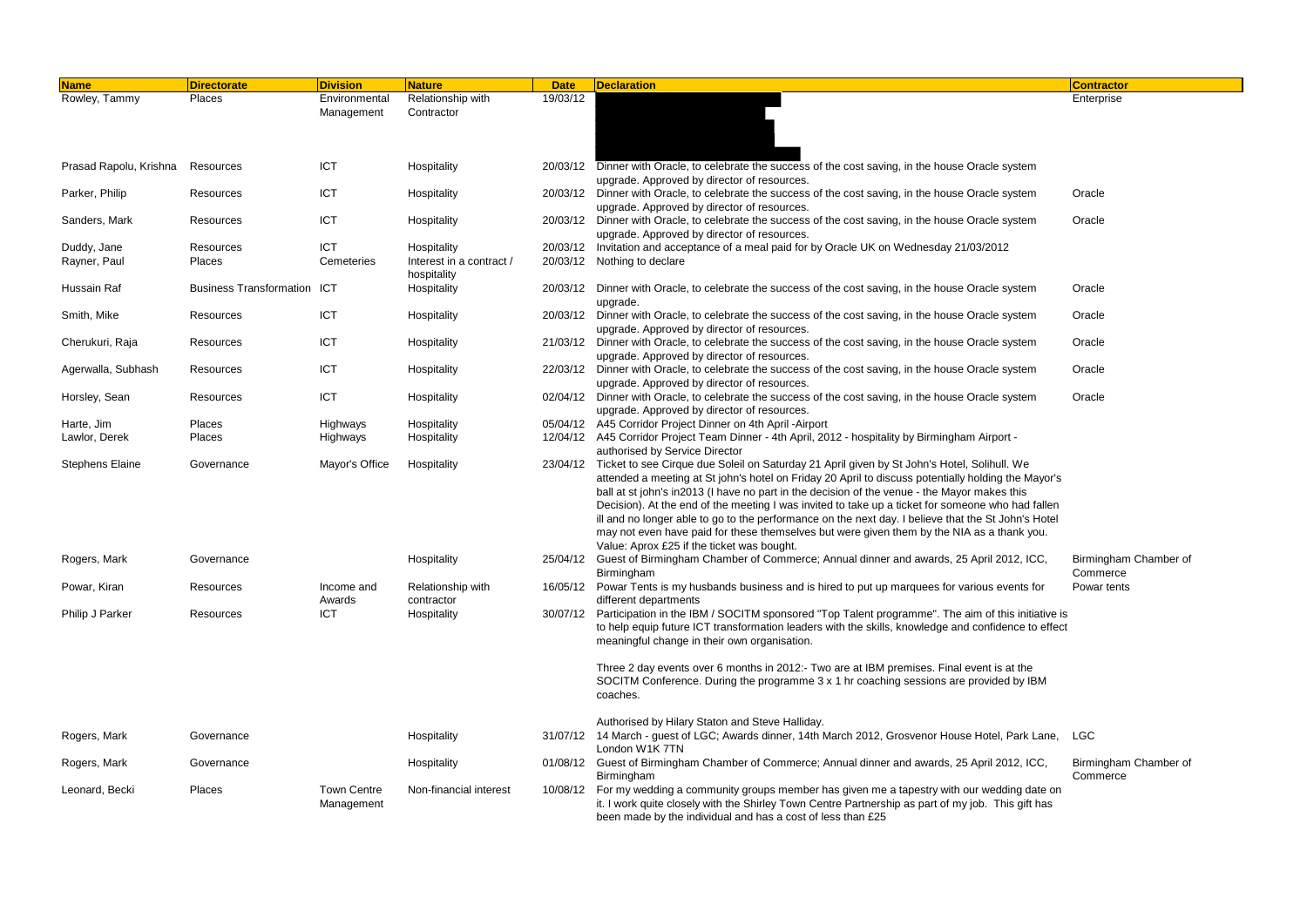| <b>Name</b>         | <b>Directorate</b> | <b>Division</b>         | <b>Nature</b>                                                                      | <b>Date</b>          | <b>Declaration</b>                                                                                                                                                                                                                                                                                                                                                                                                                                                                                                                                                                                                                                                                                                                                                                                         |                                                                                                    | <b>Contractor</b>      |
|---------------------|--------------------|-------------------------|------------------------------------------------------------------------------------|----------------------|------------------------------------------------------------------------------------------------------------------------------------------------------------------------------------------------------------------------------------------------------------------------------------------------------------------------------------------------------------------------------------------------------------------------------------------------------------------------------------------------------------------------------------------------------------------------------------------------------------------------------------------------------------------------------------------------------------------------------------------------------------------------------------------------------------|----------------------------------------------------------------------------------------------------|------------------------|
| Rogers, Mark        | Governance         |                         | Society of Local Authority<br><b>Chief Executives and</b><br><b>Senior Managrs</b> |                      | 25/10/12 (AP01) Appointment of director<br>25/10/2012. Submission number 021-769176.                                                                                                                                                                                                                                                                                                                                                                                                                                                                                                                                                                                                                                                                                                                       | for the above company was accepted on SOLACE                                                       |                        |
| Williams, Julie     | Places             | Environment<br>Services | Other                                                                              |                      | 29/10/12 I have recently purchased a private memorial garden at robin hood Cemetery. I have paid the full<br>price of £1375 for 40 years as per invoice no 67720                                                                                                                                                                                                                                                                                                                                                                                                                                                                                                                                                                                                                                           |                                                                                                    |                        |
| Halliday, Steve     | Resources          | <b>ICT</b>              | Hospitality                                                                        | 20/11/12             | Attendance at a Saturday networking lunch with industry peers, followed by the England vs South Oracle<br>Africa QBE International Rugby Match at Twickenham on Saturday 24th November. Hospitality<br>provided by Oracle. We are not currently procuring goods or services from Oracle. We are<br>reviewing best ways to exploit our Oracle investment by implementing more functionality that we<br>are already licensed for and by migrating to a new licence arrangement that reduces cost. Paul<br>Johnson has approved this acceptance                                                                                                                                                                                                                                                               |                                                                                                    |                        |
| Lawlor, Derek       | Places             | Highways                | Hospitality                                                                        | 19/12/12             | A45 Corridor Project Team Dinner provided by Birmingham City Council's Contractor,<br>VolkerFitzpatrickColas at Arden Hotel on 18th December, 2012 - authorised by Jim Harte, my<br>Service Director                                                                                                                                                                                                                                                                                                                                                                                                                                                                                                                                                                                                       |                                                                                                    | VolkerFitzpatrickColas |
| Birkenshaw, Michael | Places             | Bereavement<br>Service  | Other                                                                              | 27/02/13   know      | a regular basis. Jill is an ex council employee who used to owrk with our Bereavement Services<br>Team.                                                                                                                                                                                                                                                                                                                                                                                                                                                                                                                                                                                                                                                                                                    | who now works at Jonathan Walker Funeral Directors who use our services on Jonathan Walker Funeral | Directors              |
| Birkenshaw, Michael | Places             | Bereavement<br>Service  | Hospitality                                                                        | 27/02/13             | Christmas 2012 I was in receipt of a "tin" of chocolates (Celebrations 855grm)from Bannocks<br>Marble Stone Masons, Streetsbrook Road, Solihull.<br>This was given to the office but it was agreed collectively by the team for me to take them home<br>for the children                                                                                                                                                                                                                                                                                                                                                                                                                                                                                                                                   |                                                                                                    |                        |
| Lawlor, Derek       | Places             | Highways                | Hospitality                                                                        | 11/03/13             | Lord Mayor's Charity Evg - 7th March, 2013 - invited by Volker Fitzpatrick Colas & authorised by<br>Service Director                                                                                                                                                                                                                                                                                                                                                                                                                                                                                                                                                                                                                                                                                       |                                                                                                    | VolkerFitzpatrickColas |
| Lawlor, Derek       | Places             | Highways                | Hospitality                                                                        | 02/05/13             | Institution of Civil Engineers -2nd May, 2013 - Annual Dinner - invited by Arups - authorised by<br><b>Head of Service</b>                                                                                                                                                                                                                                                                                                                                                                                                                                                                                                                                                                                                                                                                                 |                                                                                                    | Arups                  |
| Stephens, Elaine    | Governance         | Mayor's Office<br>Human | Hospitality                                                                        | 20/06/13             | 20/04/13 One night B&B at St John's Hotel on the night of the Mayor's Ball, 20 April 2013. Gift of the hotel.<br>Value if paid, £60.00<br>MJ Awards Finalists. The council Leader and CEO requested that officers should seek to secure<br>awards this year. ICT entered the MJ award for Innovation and we are delighted to have<br>succeeded in reaching the final 6! The winner is announced at the MJ awards ceremony.<br>Suppliers (Juniper and Oracle) have agreed to pay for the dinner, travel and accommodation.<br>The ICT division were asked to nominate people who had made a significant contribution.<br>Three ICT staff and one from the business (HR) were nominated by their peers. I am pleased to<br>have been one of those nominated. Acceptance has been approved by the Director of |                                                                                                    |                        |
| Phil McIntosh       | Resources          | Resouces                | Hospitality                                                                        |                      | Resources.                                                                                                                                                                                                                                                                                                                                                                                                                                                                                                                                                                                                                                                                                                                                                                                                 |                                                                                                    |                        |
| Stephen Ketley      | Resources          | ICT                     | Hospitality                                                                        | 20/06/13<br>20/06/13 | Attendance of the MJ Awards dinner. Authorised by Steve Halliday.<br>MJ Awards Finalists. The council Leader and CEO requested that officers should seek to secure<br>awards this year. ICT entered the MJ award for Innovation and we are delighted to have<br>succeeded in reaching the final 6! The winner is announced at the MJ awards ceremony.<br>Suppliers (Juniper and Oracle) have agreed to pay for the dinner, travel and accommodation.<br>The ICT division were asked to nominate people who had made a significant contribution.<br>Three ICT staff and one from the business (HR) were nominated by their peers. I am pleased to<br>have been one of those nominated. Acceptance has been approved by the Director of                                                                      |                                                                                                    |                        |
| Ken Wilkes          | Resources          | <b>ICT Services</b>     | Hospitality                                                                        |                      | Resources.                                                                                                                                                                                                                                                                                                                                                                                                                                                                                                                                                                                                                                                                                                                                                                                                 |                                                                                                    |                        |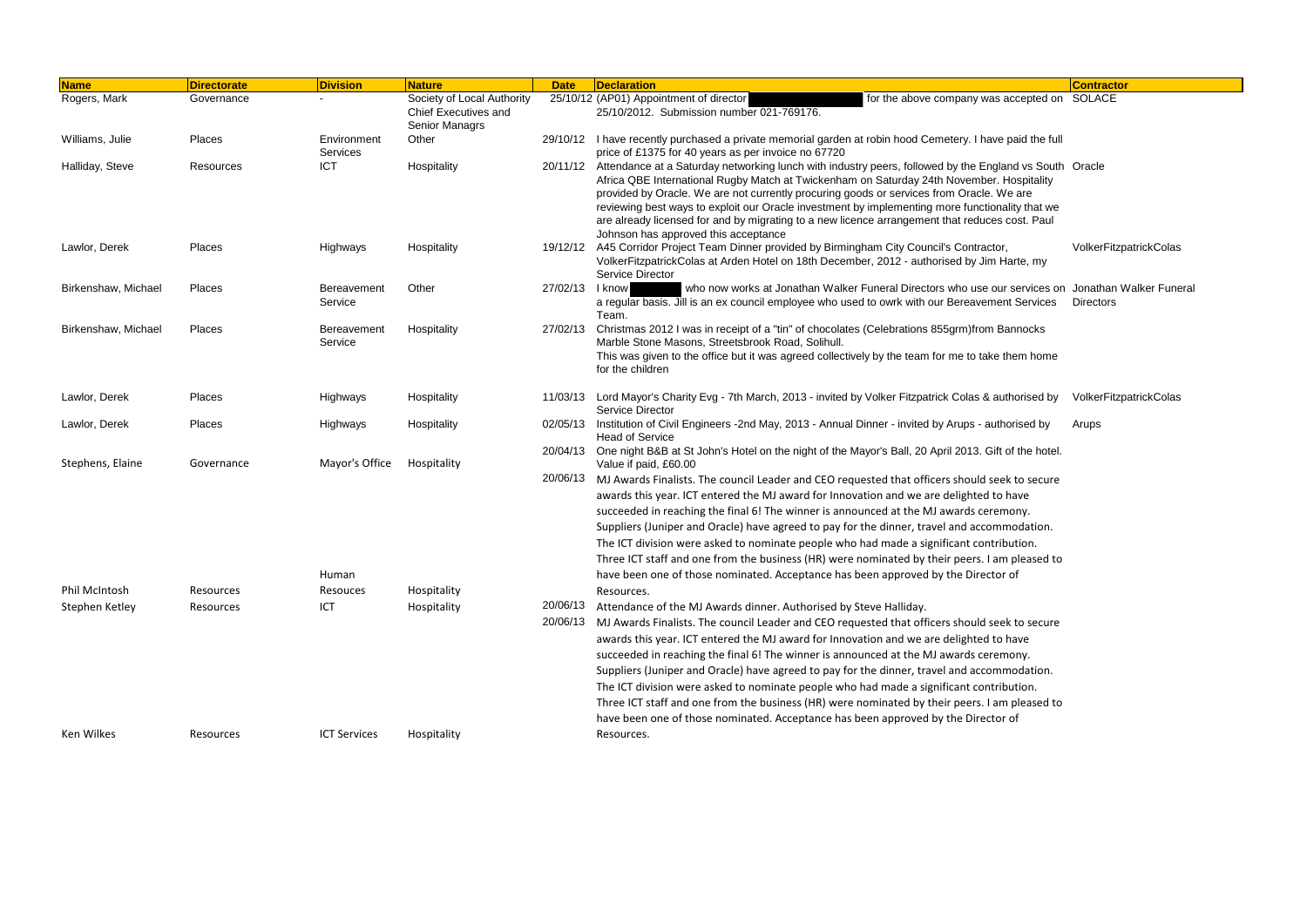| <b>Name</b>           | <b>Directorate</b>                                        | <b>Division</b>                     | Nature      | <b>Date</b> | <b>Declaration</b>                                                                                | Contractor |
|-----------------------|-----------------------------------------------------------|-------------------------------------|-------------|-------------|---------------------------------------------------------------------------------------------------|------------|
|                       |                                                           |                                     |             | 20/06/13    | MJ Awards Finalists. The council Leader and CEO requested that officers should seek to secure     |            |
|                       |                                                           |                                     |             |             | awards this year. ICT entered the MJ award for Innovation and we are delighted to have            |            |
|                       |                                                           |                                     |             |             | succeeded in reaching the final 6! The winner is announced at the MJ awards ceremony.             |            |
|                       |                                                           |                                     |             |             | Suppliers (Juniper and Oracle) have agreed to pay for the dinner, travel and accommodation.       |            |
|                       |                                                           |                                     |             |             | The ICT division were asked to nominate people who had made a significant contribution.           |            |
|                       |                                                           |                                     |             |             | Three ICT staff and one from the business (HR) were nominated by their peers. They will be        |            |
|                       |                                                           |                                     |             |             | joined by the ICT Head of Service (myself). Acceptance has been approved by the Director of       |            |
| <b>Steve Halliday</b> | Resources                                                 | ICT                                 | Hospitality |             | Resources.                                                                                        |            |
|                       |                                                           |                                     |             | 17/06/13    | In Socitm President capacity, meeting with Dell, Dinner and overnight in London Hotel. Paul       |            |
| <b>Steve Halliday</b> | Resources                                                 | ICT                                 | Hospitality |             | Johnson approved.                                                                                 |            |
|                       |                                                           |                                     |             | 05/07/13    |                                                                                                   |            |
|                       |                                                           |                                     |             |             | a parent, who claims mileage for transporting their child to school, sent a bottle of             |            |
|                       |                                                           |                                     |             |             | wine into the office as a Thank You for processing his claim forms. After speaking to my line     |            |
|                       |                                                           |                                     |             |             | manager Aidan Oakes it was agreed that if the wine was accepted then we would take it to Park     |            |
| Karen Jerome          | Resources                                                 | <b>Support Services Hospitality</b> |             |             | View Day Centre so they can raffle it off and put the proceeds to use in the day centre.          |            |
|                       |                                                           | Highway                             |             | 06/09/13    | Representing SMBC at Civil Engineering Contractors Association (CECA) Midlands Dinner on 6th      |            |
| Derek Lawlor          | Places                                                    | Services                            | Hospitality |             | September, 2013 - authorised by Head of Service.                                                  |            |
|                       |                                                           |                                     |             | 06/11/13    |                                                                                                   |            |
|                       |                                                           |                                     |             |             | Event occurring on the 6th November. Line manager informed 8th October.                           |            |
|                       |                                                           |                                     |             |             | Transport & Depot Manager. I have been invited to an awards event in Solihull in relation to the  |            |
|                       |                                                           |                                     |             |             | transport industry. The company I will be going with is Automotive leasing. It is my intention to |            |
|                       |                                                           |                                     |             |             | self nominate the authority in 2014/15 for green inititive awards and this is a forerunner to     |            |
|                       |                                                           |                                     |             |             | that.                                                                                             |            |
|                       |                                                           |                                     |             |             | "Paul, can I make you aware that I have been invited to an awards event within the transport      |            |
|                       |                                                           |                                     |             |             | industry http://www.acfo.org/events/details/48. The event is at the St Johns hotel in Solihull    |            |
|                       |                                                           |                                     |             |             | and my invite has come via Automotive leasing. Paul, our business with this company has           |            |
|                       |                                                           |                                     |             |             | concluded and there is no further orders to be had for a further 5 years, in addition it is this  |            |
|                       |                                                           | Property                            |             |             | type of award that I intend to nominate the council for in 2014/15 for the green work we have     |            |
| Kevin McFeeley        | Resources                                                 | Services                            | Hospitality |             | done on our own transport fleet. I have filled in the officer's declaration on the intranet."     |            |
|                       |                                                           |                                     |             | 18/10/13    | Following a meeting with<br>, UK Sales Manager for ATI Environment UK Ltd, Kestral                |            |
|                       |                                                           |                                     |             |             | House, Primett Road, Stevenage, SG1 3EE he provided the staff at the office with 32 piece 360g    |            |
|                       |                                                           |                                     |             |             |                                                                                                   |            |
|                       |                                                           |                                     |             |             | Ferrero Rocher collection. No prior authorisation requested due to value but decleration made     |            |
| Office Staff at Robin |                                                           | Bereavement                         |             |             | as they may become a supplier when our cremators are replaced and therefore have a high           |            |
| Hood                  | Places                                                    | Services                            | Hospitality |             | value contract with the council.                                                                  |            |
|                       |                                                           |                                     |             | 01/11/13    | was invited to a hospitality event organised by Western Power Distribution as part                |            |
|                       |                                                           |                                     |             |             | of his work role. I accompanied him. I was not personally invited, nor was I invited due to my    |            |
| Deborah Martin-       |                                                           |                                     |             |             | role at the council. However I thought it would be worth registering this for clarity.            |            |
| Williams              | <b>Business Transformation Communications Hospitality</b> |                                     |             |             |                                                                                                   |            |
|                       |                                                           | Directorate                         |             | 07/11/13    | Personal invitation from Birmingham Airport to attend the Institute of Directors Dinner on        |            |
| Anne Brereton         | Places                                                    | office                              | Hospitality |             | Thursday 7th November 2013                                                                        |            |
|                       |                                                           | Directorate                         |             | 03/07/13    | Edgbaston Orchid Dinner - 3rd July 2013 - personal invitation from Birmingham Airport to          |            |
| Anne Brereton         | Places                                                    | office                              | Hospitality |             | attend.                                                                                           |            |